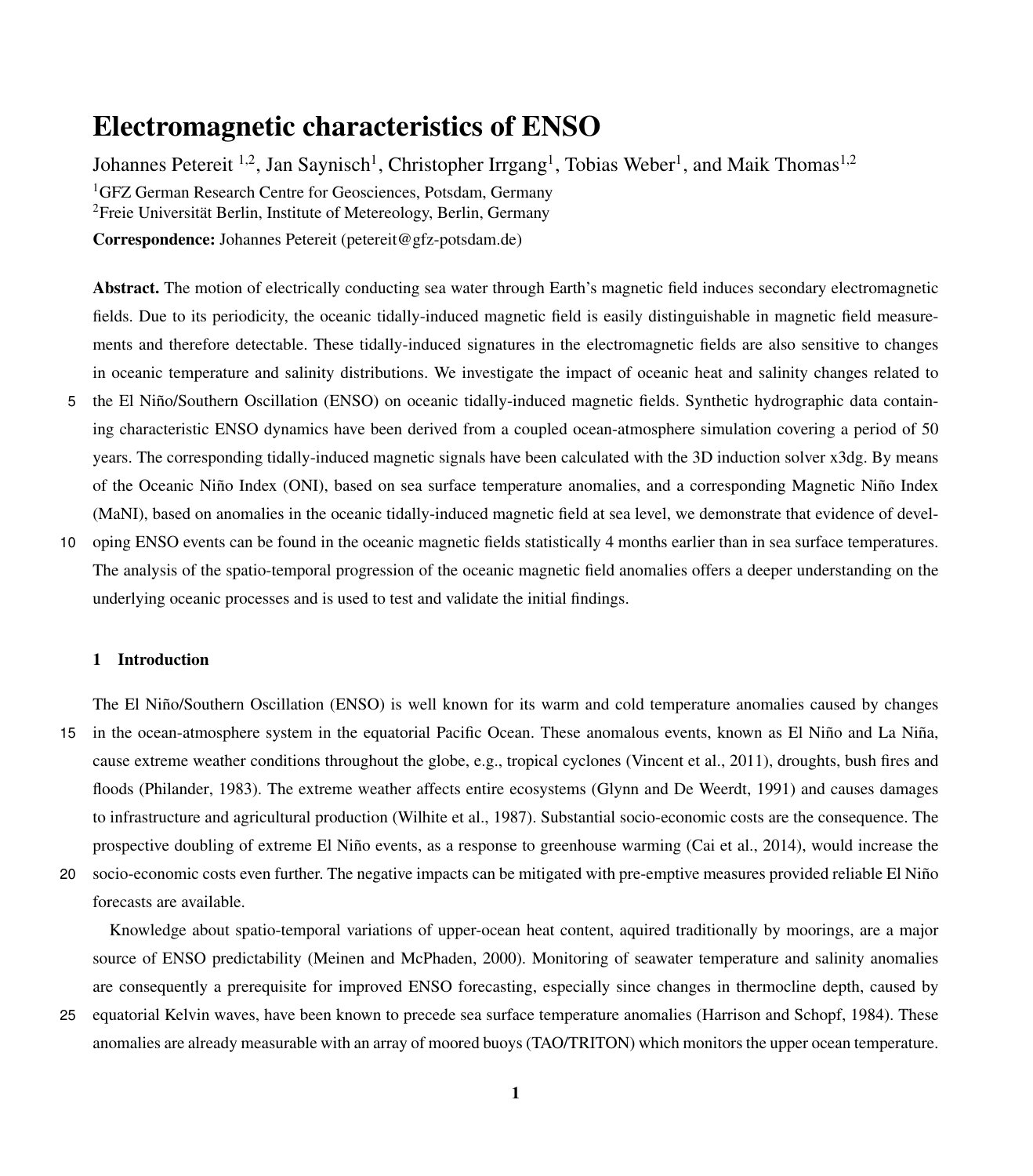Furthermore, measurement of these thermocline displacements with altimetric methods has been subject of extensive research [\(Ji et al., 2000;](#page-12-2) [Picaut et al., 2002,](#page-12-3) [1996\)](#page-12-4).

Changes in the oceanic heat content can also be infered from the motion-induced electromagnetic fields of the ocean [\(Mi](#page-12-5)[nami, 2017;](#page-12-5) [Saynisch et al., 2016\)](#page-12-6). This new and lesser known method complements the pre-existing techniques. It can be 5 applied to detect mainly large-scale oceanic processes altering temperature and salinity distributions.

The flow of electrically conducting seawater generates an electric current due to the interaction of moving salt ions with the [g](#page-12-7)eomagnetic field. These electric currents induce a magnetic field with a local magnitude of several nano Tesla (nT) [\(Maus and](#page-12-7) [Kuvshinov, 2004\)](#page-12-7).

The magnitudes of ocean flow and electric seawater conductivity determine the oceanic magnetic field strength in depen-

10 dence of the field strength of the ambient geomagnetic field. The ocean flow is classically divided into general ocean circulation

and ocean tides.

The ocean circulation driven by momentum and buoyancy fluxes is irregular in time. Its effect are consequently difficult to separate from magnetic field measurements. However, the circulation-induced magnetic field's non-trivial contributions to the geomagnetic field have been subject of many studies [\(Tyler and Mysak, 1995;](#page-13-2) [Manoj et al., 2006;](#page-12-8) [Irrgang et al., 2016a,](#page-11-3) [b\)](#page-11-4).

- 15 [Manoj et al.](#page-12-8) [\(2006\)](#page-12-8) analysed the influence of changes in the equatorial current system caused by ENSO, onto the circulationinduced magnetic field. They neglected temporal variations in oceanic temperature and salinity and assumed a time-constant oceanic conductivity distribution. In their study, the difference between the global circulation-induced magnetic field during normal conditions and El Niño conditions was estimated. They found that ENSO related magnetic field anomalies in the equatorial region were too small to be distinguishable from the magnetic field anomalies caused by variations of the Antarctic
- 20 circumpolar current (ACC). The large ACC anomalies extend into the equatorial region and over-shadow the small effect of ENSO. The magnitude of the ACC anomalies was found to be of  $\pm 0.2$  nT at Swarm altitude (430 km) in the equatorial Pacific and can therefore be assumed to be an upper limit to ENSO's circulation-induced magnetic field anomalies.

The periodicity of the tidal flow on the other hand allows an easy separation of its magnetic field from other constituents in geomagnetic field measurements. Its signals have been extracted successfully for the semidiurnal M2 and N2 tides from

25 measurements of the magnetic satellite missions CHAMP and Swarm [\(Tyler et al., 2003;](#page-13-3) [Sabaka et al., 2016\)](#page-12-9). Amplitude

[v](#page-12-6)ariations of these periodic magnetic signals are mainly caused by variations in seawater conductivity distribution [\(Saynisch](#page-12-6) [et al., 2016\)](#page-12-6). Seawater conductivity is sensitive to seawater temperature and salinity. In comparison to the amphidromic system of the tides, these quantities exhibit high temporal variability. Consequently, the majority of information gained from anomalies of the oceanic tidally-induced magnetic signals are linked to changes in oceanic temperature and salinity distributions. Modeled

30 [a](#page-12-9)nd measured tidally-induced magnetic fields are in good agreement [\(Tyler et al., 2003;](#page-13-3) [Maus and Kuvshinov, 2004;](#page-12-7) [Sabaka](#page-12-9)

[et al., 2016\)](#page-12-9), offering the possibility for *in silico* sensitivity studies.

The influences of global climate variations, such as Greenland glacial melting and global warming, on the electromagnetic oceanic tidally-induced signals have already been investigated [\(Saynisch et al., 2016,](#page-12-6) [2017\)](#page-13-4). For these cases, the tidally-induced radial magnetic field was found to be an appropriate measure to monitor climate variations of the global oceanic conductivity

35 on decadal time scales.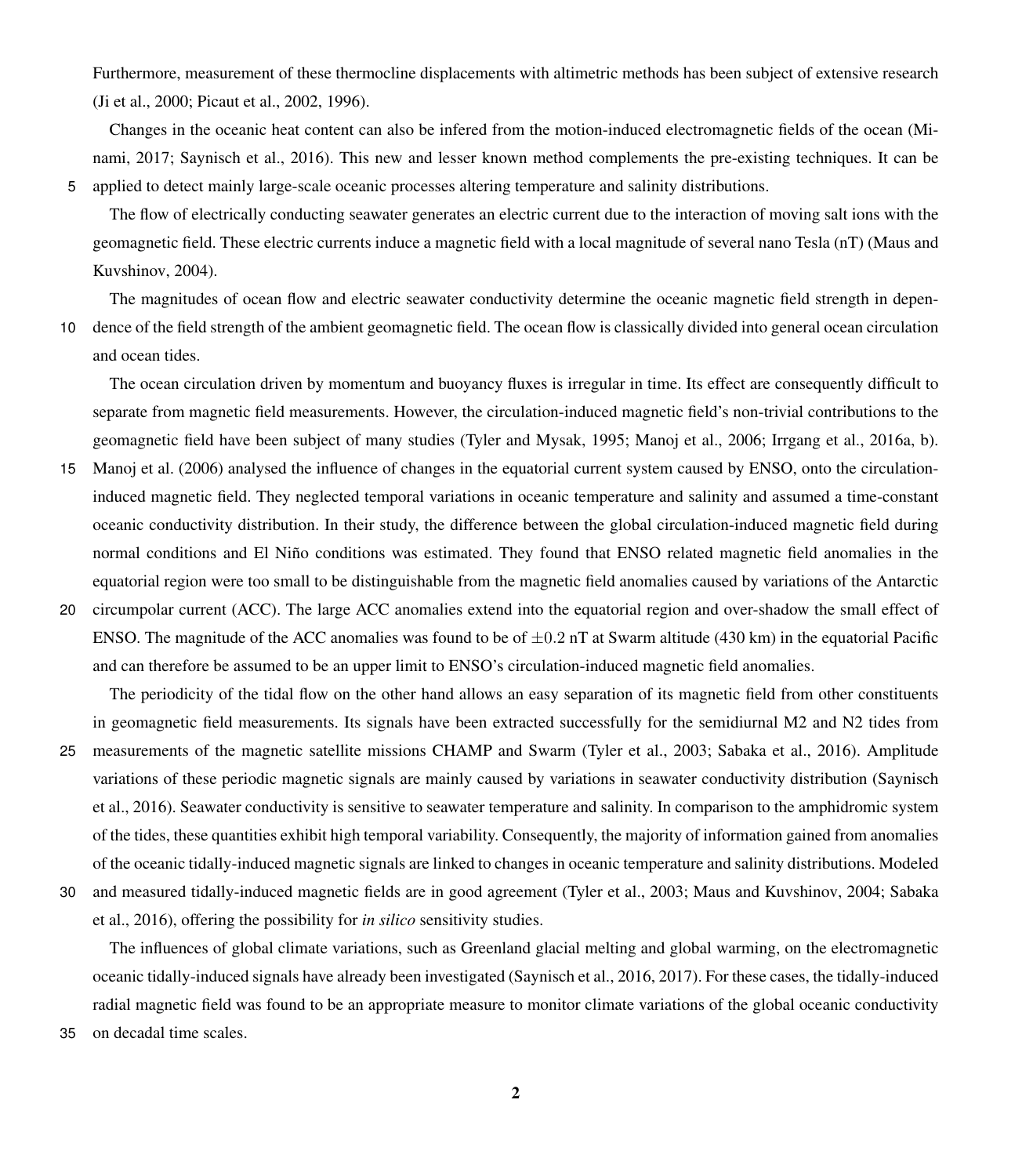With a period of 4-7 years, ENSO is acting on monthly to annual time scales. And despite its impact on the global climate, the immediate climatological influences on the ocean are limited to the region of the equatorial Pacific. ENSO's characteristic changes in the ocean circulation alter the Pacific upper ocean temperature and salinity distributions ( $\approx 300$ m) within months.

In our study, we follow the approach of [Saynisch et al.](#page-13-4) [\(2017\)](#page-13-4) and investigate whether the electromagnetic oceanic tidally-5 induced signals could be used as an appropriate measure for ENSO induced changes in seawater conductivity and, consequently, the different stages in the dynamics of the El Niño/Southern Oscillation.

In section 2, we introduce the oceanic electromagnetic induction along with the models and data used to compute the resulting climate sensitive electromagnetic oceanic tidally-induced signals (EMOTS). Also, based on the radial magnetic component of the modelled EMOTS, we define a Magnetic Niño Index. In section 3, we compare the classical Oceanic Niño Index (ONI)

10 to the proposed Magnetic Niño Index and discuss differences and similarities. We conclude and summarize the study in section 4.

#### <span id="page-2-2"></span>2 Models and Data

## 2.1 Ocean data

We simulated ENSO with the ECHAM6/MPIOM a global coupled atmosphere-ocean general circulation model (AOGCM) 15 [\(Giorgetta et al., 2013\)](#page-11-5).

The Max-Planck-Institute Ocean Model (MPIOM, [\(Jungclaus et al., 2013\)](#page-12-10)) is a general ocean circulation model. The model solves the primitive equations for a hydrostatic Boussinesq fluid on a curvilinear Arakawa-C-grid with poles shifted to Antarctica and Greenland. The ocean is discretised on a grid with a horizontal resolution of ~3.0° × 1.8° (GR30) and an irregular vertical distribution over 40 horizontal levels.

20 The atmosphere general circulation model ECHAM6 [\(Stevens et al., 2013\)](#page-13-5) is applied with the horizontal resolution of  $\sim$ 3.75° × 3.75° (T31) and 31 vertical hybrid sigma/pressure levels.

The simulated ocean data covers 50 years of monthly mean seawater temperature  $T$ , seawater salinity  $S$  and seawater pressure P. Using the Gibbs seawater equation (TEOS-10 [\(IOC et al., 2010\)](#page-11-6)), the electric seawater conductivity σ can be calculated from, T, S and P. Present-day conditions were used to run the coupled AOGCM in a free mode instead of a 25 observation-driven forcing. Therefore, the modeled climate represents reality only in a statistical sense.

#### <span id="page-2-0"></span>2.2 Oceanic tidally-induced currents and EMOTS

The tidally-induced electric current, the source for the electromagnetic oceanic tidal signals (EMOTS), is derived for each month with the following two step algorithm.

<span id="page-2-1"></span>First, the product of seawater conductivity  $\sigma$  and tidal velocities  $v_{M2}$  is integrated from ocean bottom (-H) to surface (SSH)

$$
30 \quad \boldsymbol{V}_{\text{M2}}(\varphi,\vartheta,t) = \int\limits_{-H}^{SSH} \sigma(\varphi,\vartheta,z,t) \cdot \boldsymbol{v}_{\text{M2}}(\varphi,\vartheta,z,t) \, dz,\tag{1}
$$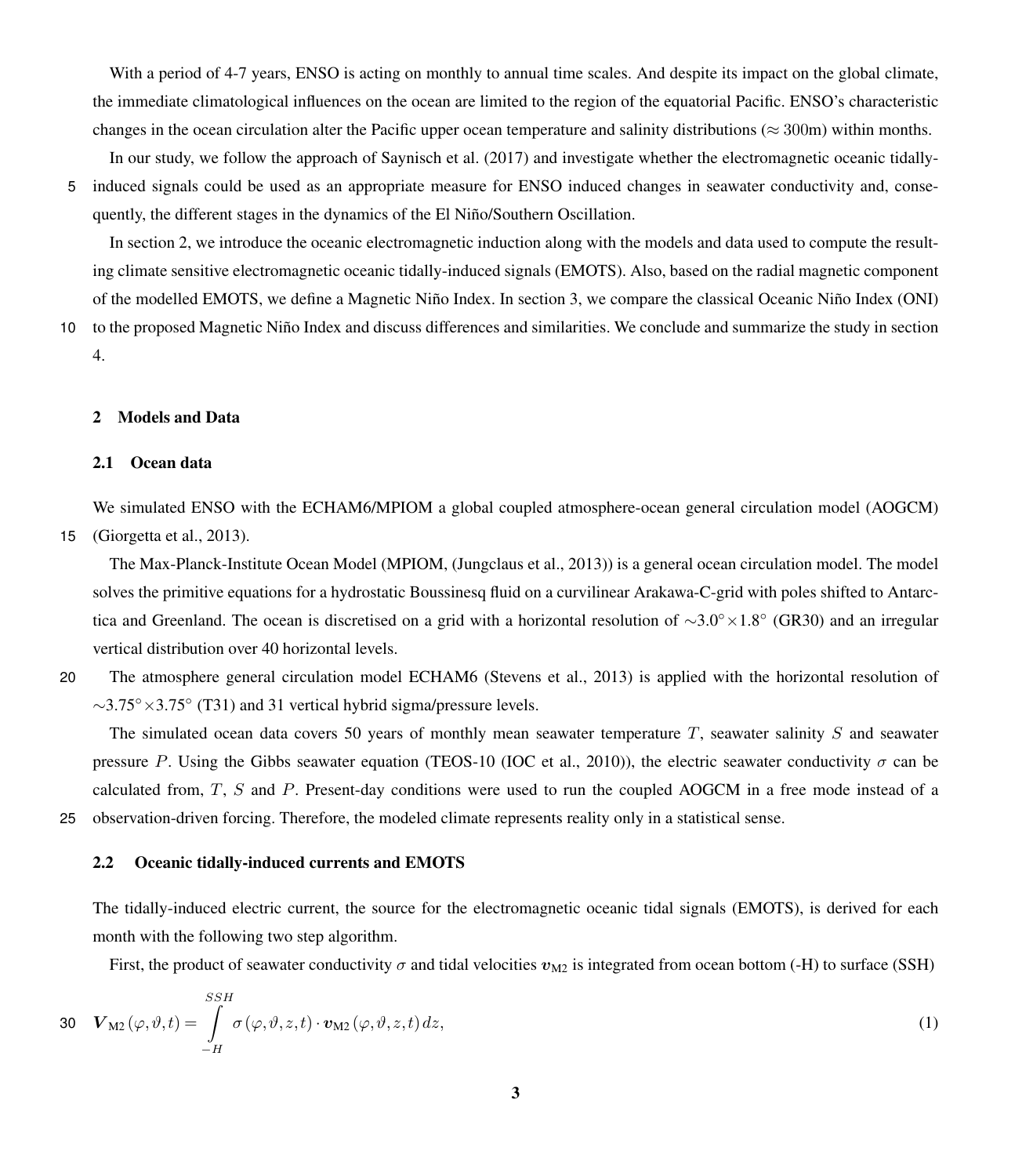<span id="page-3-0"></span>where  $\varphi$ ,  $\vartheta$  and z are longitude, co-latitude and depth. The tidally-induced electric current  $j_{M2}$  is then calculated as the cross-product of the depth-integrated and conductivity-weighted transports  $V_{\rm M2}$  and the ambient geomagnetic field  $B_{\rm Earth}$  as

$$
\mathbf{j}_{\mathrm{M2}}(\varphi,\vartheta) = \mathbf{V}_{\mathrm{M2}}(\varphi,\vartheta) \times \mathbf{B}_{\mathrm{Earth}}(\varphi,\vartheta). \tag{2}
$$

Variations in the amphidromic system are negligible even on decadal time scales [\(Saynisch et al., 2016\)](#page-12-6). Consequently, we 5 followed the approach of [Saynisch et al.](#page-13-4) [\(2017\)](#page-13-4) and assumed the tidal system to be invariable in time. Tidal amplitudes and phases of the oceanic M2 tide were taken from the TPXO8-atlas [\(Egbert et al., 1994;](#page-11-7) [Egbert and Erofeeva, 2002\)](#page-11-8).

For this study, the geomagnetic field  $B<sub>Earth</sub>$  was estimated with the International Geomagnetic Reference Field edition IGRF-12 [\(Thébault et al., 2015\)](#page-13-6). Our study focuses on the effects of oceanic conductivity variations.  $B_{\text{Earth}}$  is consequently assumed to be constant in time. Naturally occurring secular variations in  $B<sub>Earth</sub>$  will linearly vary with  $j<sub>M2</sub>$  (eq. [\(2\)](#page-3-0)). Since the variations 10 in the geomagnetic field are well known for near real-time observations [\(Gillet et al., 2010\)](#page-11-9), its effects can be removed before

analyzing observational data of EMOTS for the influence of ENSO.

The electric current  $j_{M2}$  oscillates with the rise and fall of the tidal velocities. The time-variable magnetic field associated with  $j_{M2}$  interacts with the electrical conducting environment. Due to secondary effects, additional electrical currents and electromagnetic fields are induced. The solution to the posed induction problem, the entirety of the resulting electromagnetic

15 fields, are called electromagnetic oceanic tidal signals (EMOTS) [\(Saynisch et al., 2017\)](#page-13-4). In our study, they are computed at sea level with the 3D EM induction solver x3dg [\(Kuvshinov, 2008\)](#page-12-11). The solver is based on a contracting volume integral equation approach [\(Pankratov et al., 1995;](#page-12-12) [Singer and Fainberg, 1995\)](#page-13-7).

To realistically model EMOTS, Earth's electrical mantle conductivity and the electrical oceanic conductivity need to be included in the model-setup [\(Grayver et al., 2016\)](#page-11-10). The mantle conductivity is represented by a time-constant 1-D spheri-

- 20 cal symmetric conductivity distribution following [Püthe et al.](#page-12-13) [\(2015\)](#page-12-13). The time-variant ocean conductivity and the constant sediment conductance, i.e., depth-integrated conductivity, are represented by an inhomogeneous spherical conductance layer situated on top of the mantle conductivity. This conductance layer combines sediment conductance and modeled monthly mean [o](#page-11-11)cean conductance, derived from modeled  $T$ , S and P. The sediment conductance is a combined result of the method of [Everett](#page-11-11) [et al.](#page-11-11) [\(2003\)](#page-11-11) with the global sediment thickness of [Laske and Masters](#page-12-14) [\(1997\)](#page-12-14).
- 25 The strict periodicity of the tidal induction process, and therefore the resulting EMOTS, allows an easy extraction of these signals from real observations. Geomagnetic observations naturally contain contributions of several magnetic signals and are consequently noisy. Given sufficiently long time series of measurements, fitting of a specific frequency allows to separate even weak signals. Consequently, other non-periodic oceanic processes such as equatorial Kelvin waves or tropical instability waves are not directly detectable in noisy observations although their flow is also creating an magnetic field. But, the changes in
- 30 temperature and salinity distributions caused by variations in thermocline depths or travelling patterns of cold and warm water fronts are detectable through variations in the EMOTS.

In general, EMOTS allow to infer information of oceanic temperature and salinity distributions throughout the whole water column due to the integrative nature of the induction process. On annual and decadal time scales, the variabilty in the geomag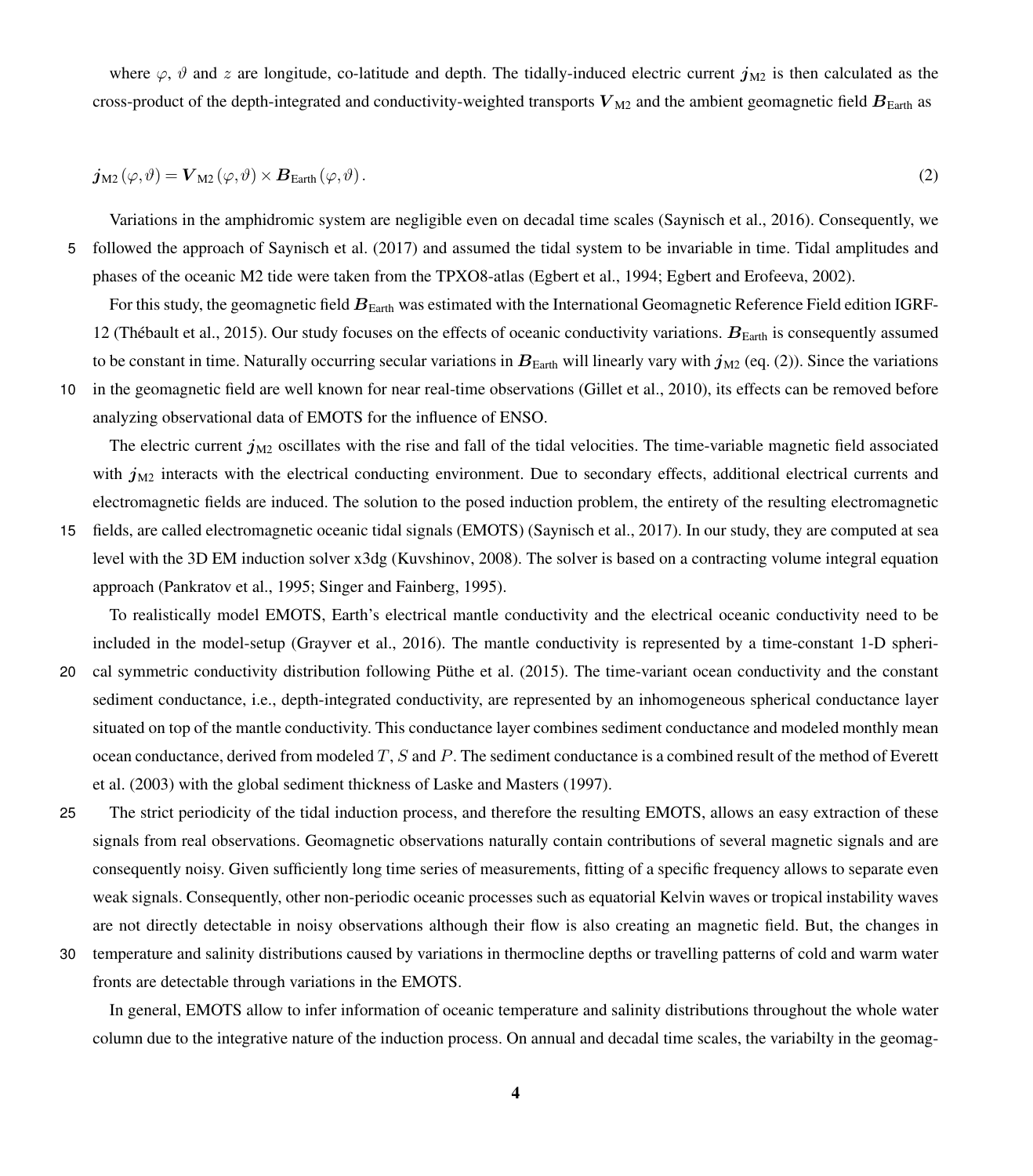netic field and the amphidromic system are small compared to the variability of oceanic temperature and salinity distributions. Consequently, the variability in  $j_{M2}$ , and therefore the resulting EMOTS, are mainly caused by changes in the electrical conductivity. The processes in question, however, need to take place on time scales longer than the tidal waves in order to be detectable.

- 5 Comparable findings are to be expected for all magnetic and electric field components that form the entirety of EMOTS. However, in this study we focus solely on  $B_r$ , the radial component of the magnetic field of the EMOTS, at sea level. Out of the magnetic components it is the only one measurable outside of the ocean [\(Chave and Luther, 1990\)](#page-11-12).  $B_r$  has been observed succesfully with magnetic satellite missions such as CHAMP [\(Tyler et al., 2003\)](#page-13-3) and Swarm [\(Sabaka et al., 2016\)](#page-12-9). Compared to the signal strength at satellite altitude, the signal is approximately 30% stronger at sea level. Additionally, substantial research
- 10 has already been conducted to investigate the relation between oceanic induced magnetic field variations, especially their radial component, and their oceanic causes [\(Saynisch et al., 2016,](#page-12-6) [2017;](#page-13-4) [Irrgang et al., 2016a,](#page-11-3) [2017,](#page-11-13) [2018;](#page-12-15) [Saynisch et al., 2018\)](#page-13-8). We add to this canon by investigating the impact of ENSO, the biggest interannual climate signal, onto the oceanic tidally-induced radial magnetic field.

## <span id="page-4-0"></span>2.3 Indices and statistical analysis

- 15 Different indices have been used to characterize ENSO events [\(Hanley et al., 2003\)](#page-11-14). A current state-of-the-art indicator is the Oceanic Niño Index (ONI) [\(NOAA, 2017\)](#page-12-16) from the climate prediction center of the National Oceanic and Atmospheric Administration (NOAA). The ONI is used to monitor the oceanic part of the ocean-atmosphere phenomenon. It is defined as a 3 months running mean of sea surface temperature anomalies in the Niño 3.4 region (i.e., 5°N - 5°S, 120°W - 170°W) relative to the mean annual signal of regularly updated 30-year base periods. Warm and cold events are identified as periods exceeding
- 20 a threshold of  $\pm 0.5^{\circ}$ C longer than 4 months. The sea surface temperatures of the Niño 3.4 region have been known to correlate well with ENSO [\(Bamston et al., 1997\)](#page-11-15).

In our study, the ONI calculations are based on the data of the model climate exeriment conducted with the ECHAM6/MPIOM. Since no significant trends are present in our data, we used all 50 years as a base period for the ONI calculation, instead of the running 30 year base period used by NOAA.

25 We also calculate a comparable index based on the radial tidally-induced magnetic field  $B_r$  (see section [2.2\)](#page-2-0), the Magnetic Niño Index (MaNI). The same algorithm as in the ONI calculation is used with the difference that the sea surface temperature anomalies are substituted with  $B_r$  anomalies in the Niño 3.4 region.

The relation of the indices is analysed by calculating their correlation. A time delay analysis is carried out by calculating and analysing the cross-correlation. For two time series, the cross-correlation is the evolution of correlation between those two

30 when they are shifted against each other in time. It is used to identify temporally lagging or leading signals.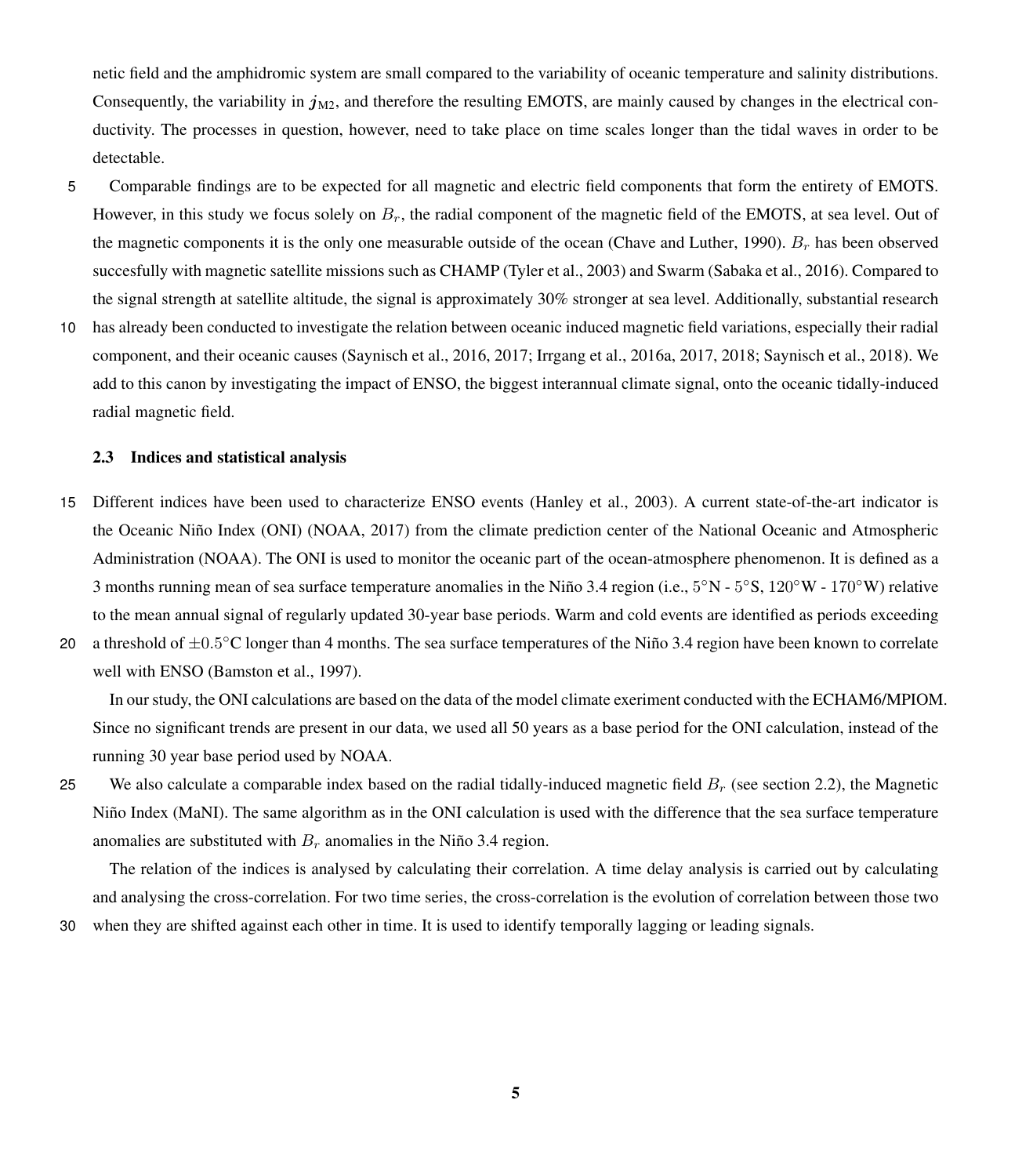#### 3 Results and Discussion

#### <span id="page-5-0"></span>3.1 Comparison of derived ENSO indices

From our modeled data, we derived two indices (see sec. [2.3\)](#page-4-0). First, following the algorithm of the National Oceanic and Atmosphere Administration (NOAA), we calculated the classical Oceanic Niño Index (ONI) from seasurface temperatures

- 5 (SST). Then, we adapted the algorithm for the modeled tidally-induced magnetic fields and created a Magnetic Niño Index (MaNI). The time series of both indices are shown in figure [1.](#page-14-0) In agreement with the NOAA classification [\(NOAA, 2017\)](#page-12-16), 7 El Niños and 10 La Niñas can be found in the climate model data. Following [Null](#page-12-17) [\(2017\)](#page-12-17), 1 out of the 7 El Niños is classified as very strong ( $\geq 2.0^{\circ}$  C), 3 are found to be moderate (1.0 to 1.4°C) and 3 are classified as weak (0.5 to 0.9°C). The set of La Niña events consists of 6 moderate ( $-1.0$  to  $-1.4^{\circ}$  C) and 4 weak events ( $-0.5$  to  $-0.9^{\circ}$  C).
- 10 The strongest El Niño, the very strong warm event, is found at the most prominent peak of the time series. Starting at month 133 of the modeled time period, it lasts 16 months and reaches a maximum value of  $2.3^{\circ}$  C (figure [1\)](#page-14-0). These values are comparable to that of the El Niño events taken place in winter 1997/8 or 2015/6, with anomalies of 2.3° C and durations of 13 and 19 months, respectively [\(NOAA, 2017\)](#page-12-16).

The spatially averaged temporal mean radial oceanic magnetic field amplitude  $(B<sub>r</sub>)$  in the Niño 3.4 region was found to be

15 0.546 nT. The mean seasonal variation obtained by the climatology is  $\pm 0.29$  pT (pikoTesla) and is three orders of magnitude smaller than the mean signal. The Magnetic Niño Index (MANI) based on  $B_r$  anomalies relative to the 50 year climatology at sea surface height, has a range of −0.84 pT to 0.82 pT which is in the same order of magnitude as the seasonal variation.

While the ONI covers the development of sea surface processes, the MaNI also includes subsurface processes.  $B_r$  is an integral measure incorporating the seawater conductivity integrated from ocean bottom to sea surface (see eq. [\(1\)](#page-2-1) and eq. [\(2\)](#page-3-0) in

20 sec. [2\)](#page-2-2). Despite their different perspectives on oceanic processes, both indices show a correlation of 0.63. The SST based index ONI is used to quantify the duration and strength of anomalous ENSO events. The high correlation of both indices shows that ENSO's effects have considerable impact on sea surface processes (ONI) as well as subsurface processes integrated in the tidal magnetic field.

The analysis of the cross-correlation of the two indices (embedded plot in figure [1\)](#page-14-0) shows a MaNI-lead of 4 months over the 25 ONI. Accounting for this lead, the correlation of both time series increases to 0.72.

Since in our setup (see sec. [2.2\)](#page-2-0) the only time-variable contribution to  $B_r$  is the seawater conductivity  $\sigma$ , we conclude that in the Niño 3.4 region subsurface anomalies of  $\sigma$ , caused by anomalies in S and T, are leading SST anomalies.

Current magnetometers like the absolute scalar magnetometers of the Swarm mission with accuracy of  $\lt 45$  pT and a sensitivity of 1 pT/ √ Hz [\(Jager et al., 2010\)](#page-12-18) are able to resolve the global structure of the oceanic tidally-induced radial magnetic

30 field. To be able to observe the presented variations an increase magnetometer precision of several orders of magnitude down to the Femtotesla-scale is necessary.

Given the task at hand, two of the most promissing magnetometer technologies are superconducting quantum interference devices (SQUIDS) and spin-exchange relaxation free (SERF) atomic magnetometer. SQUIDs, which are used in technologies such as MRI or MEG to detect biomagnetic fields, have achieved noise levels as low as  $0.3 \text{ fT}$ √ Hz [\(Schmelz et al., 2011\)](#page-13-9).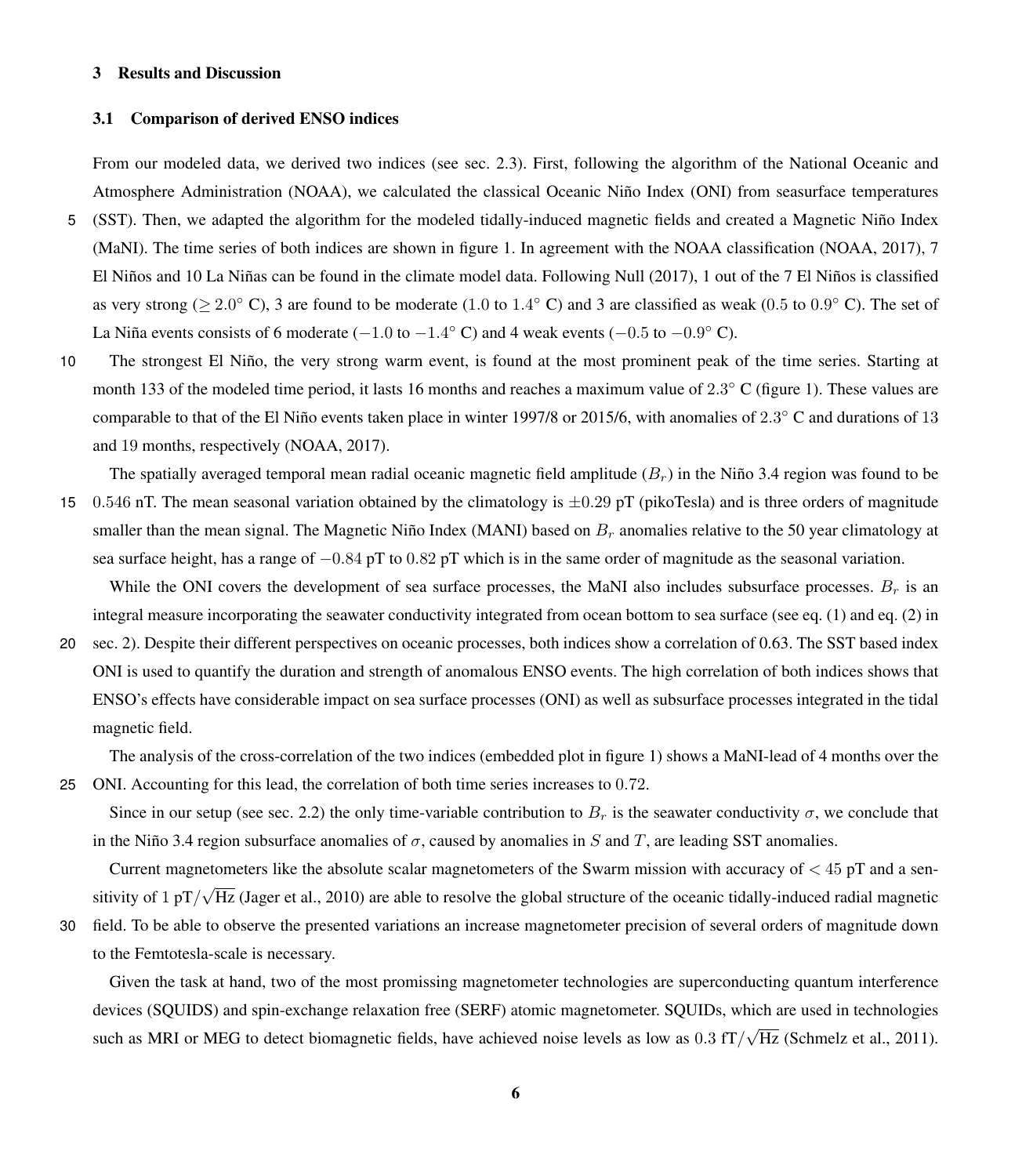Also, [Kominis et al.](#page-12-19) [\(2003\)](#page-12-19) have presented an SERF-based atomic magnetometer with a measurement volume 1,800 cm<sup>3</sup> and a sensitivity of  $0.54 \text{ fT}$ / √ Hz. Additionally, they have shown that the theoretical achievable fundamental sensitivity is below  $0.01$  fT $/$ √ Hz. These exciting improvements however are still in the labratory phase where disturbing influences can be controlled way better than under field conditions. SQUID-based geomagnetic field sensors have been reported to have reached

sensitivities of 6 fT/ √ 5 sensitivities of 6 fT $/\sqrt{Hz}$  [\(Schönau et al., 2013\)](#page-13-10). Challenges in the calibration of the sensor however limited the absolute accuracy to 0.3 nT.

Since necessary magnetometer observations are not limited to satellite measurments, but could also originate from measuring stations deployed at ocean bottom or an array of moored bouys, there are several options to overcome the present obstacles in measurability. Given the advancements in magnetic field sensor technology, it is reasonable to assume that ENSO induced

10  $B_r$  anomalies investigated in this study might become detectable in the intermediate future. Even more so considering that the absolute accuracy is less important than the precision in our case, since we investigate periodical variations of the geomagnetic field. Also, not only are the periodic oceanic tidally-induced radial magnetic field easily extracted from geomagnetic field observations of multiple contributing sources, but the error decreases also with  $n^{-1/2}$ , where n equals the number of observations in a time series.

## <span id="page-6-0"></span>15 3.2 Spatio-temporal anomaly development

Temporal and spatial development of SST and  $B_r$  anomalies of the strongest ENSO cycle of the time series (grey shaded interval in figure [1\)](#page-14-0) are displayed as Hovmoeller plots in figure [2.](#page-15-0)

Considering the large scale changes in ocean temperature and salinity due to ENSO, large ocean conductance and consequently considerable  $B_r$  anomalies are to be expected. In fact, the range in MaNI is approximately three times the range of the 20 seasonal cycle in the same region (cf. [3.1\)](#page-5-0). However, the changes of these surface processes are small compared to the total conductance, integrated from ocean bottom to sea surface. Hence, the anomalies in  $B_r$  considered here amount to less than 1%

of the total signal.

The presence of the geomagnetic equator in the equatorial Pacific region creates an additional hinderance. The vertical component of  $B<sub>Earth</sub>$ , the geomagnetic field component inducing  $B<sub>r</sub>$ , undergoes a change of sign here and vanishes. Consequently,  $25$  B<sub>r</sub> vanishes at the geomagnetic equator and expresses small values in its immediate proximity.

Also, the M2 tidal flow is not homogeneously distributed throughout the equatorial Pacific. Local maxima and minima in the tidal flow cause an additional modulation of the radial tidally-induced magnetic field.

To diminish these disturbing influences,  $B_r$  anomalies have been spatially averaged from  $5^{\circ}S$  to  $5^{\circ}N$ . SST anomalies have also been averaged over that range for comparability of both images. Vertical lines in figure [2b](#page-15-0) at  $\approx 260°W$  are remaining 30 artefacts caused by the southward dip in the geomagnetic equator in that region.

The comparison of figure [2a](#page-15-0) and figure [2b](#page-15-0) shows that positive  $B_r$  anomalies emerge almost a year before they form in SST (phase I). The same is found for negative  $B_r$  anomalies. They emerge months before positive SST anomalies recede and mark the end of El Niño (phase III). Although, the presented image shows only the spatio-temporal progression of the strongest cycle of an El Niño followed by a La Niña, these findings are comparable for the other regular ENSO cycles (not shown).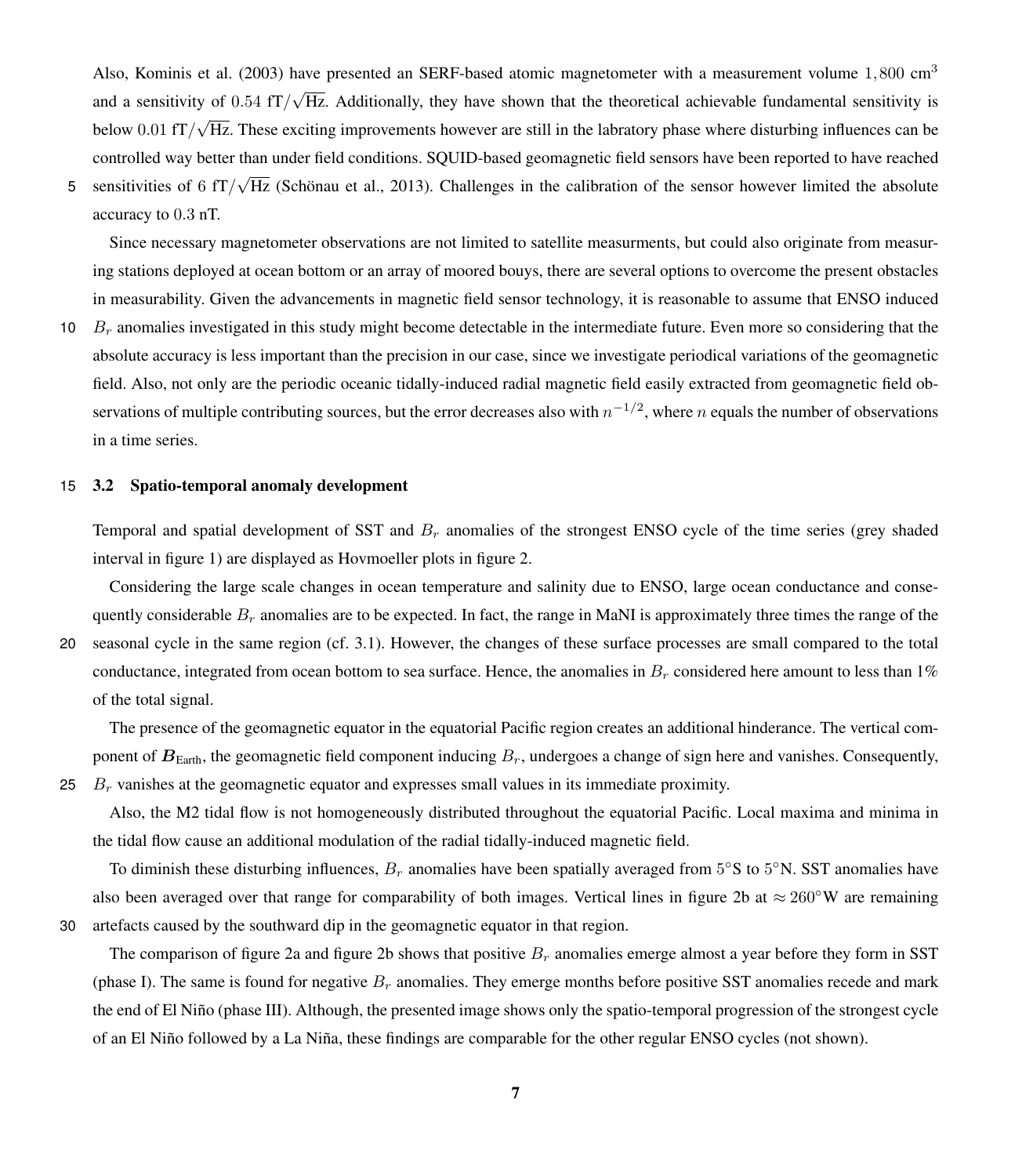With the beginning of phase I, a positive  $B_r$  anomaly is found west of the Niño 3.4 region, while at sea surface cold or neutral conditions are found. Then positive  $B_r$  anomalies travel through the Niño 3.4 region eastwards. They are probably caused by equatorial Kelvin waves which are known to precede the onset of El Niño [\(Harrison and Schopf, 1984\)](#page-11-2). Kelvin waves deepen the thermocline and increase the amount of warm seawater in the water column. A rise in seawater conductance, the depth-

5 integrated seawater conductivity, is the consequence. SST anomalies have not yet formed during this phase. An intensification of positive  $B_r$  anomalies on the South American west coast is observed with the arrival of the Kelvin waves several months before the ONI-defined start of El Niño. This is explainable by the deepening of the thermocline [\(Wang and Picaut, 2013\)](#page-13-11) and the corresponding anomalous increase of warm water in the upper ocean.

During phase II, El Niño effects become apparent at the sea surface. Here, the El Niño typical weakening of trade winds

- 10 leads to changes of wind patterns in the Walker Circulation and alters the equatorial ocean current system [\(McPhaden, 1999\)](#page-12-20). As a consquence, the warm water of the Western Warm Pool flows eastward and leads to an increase and westward expansion of SST anomalies at the Peruvian coast. The eastward migrating warm water causes a thermocline shallowing in the Western Warm Pool and a simultaneous deepening of the thermocline at the Peruvian coast. This leads to negative (positive)  $B_r$ anomalies west (east) of the Niño 3.4 region reaching local amplitudes of −6 pT (3 pT) when El Niño has fully developed. The
- 15 general agreement of ONI and MaNI during this phase and the co-occurring maxima of both indices show that sea surface and subsurface dynamics exhibit a similar behaviour under the influence of a common cause.

The beginning of phase III is marked by an eastward expansion of the western negative  $B_r$  anomaly that has formed during phase II. The effects of El Niño, in form of warm SST anomalies, are still present for several months. Subsurface processes, however, cause an early decrease in  $B_r$  anomalies and consequently in MaNI. The eastern positive  $B_r$  anomaly recedes and a 20 negative anomaly forms months before the onset of La Niña becomes apparent in ONI.

Phase IV marks the beginning of La Niña at sea surface. The Walker Circulation returns to normal conditions and the

westward direction of the equatorial ocean current is re-established. Hence, the eastern thermocline shallows due to upwelling of cold water and warm surface water is transported to the western warm pool. Westward traveling SST and  $B_r$  anomalies are the consequence which increases the agreement of ONI and MaNI.

The analysis shows that the identified lead in the MaNI is not just a mere forward shift of the signals but a combined result of multiple effects. We found that it is a combination of early signs for the onset of the El Niño probably caused by eastward traveling Kelvin waves and a decrease in the magnetic signal months before the actual end of El Niño due to a shallowing of 30 the thermocline. Consequently, the cycle of  $B_r$  anomalies and SST anomalies are phase-shifted.

# <span id="page-7-0"></span>3.3 Cross-correlation ONI and conductance

The findings obtained from calculating the cross-correlation between the oceanic conductance and the ONI at each grid point are summarized in figure [3.](#page-16-0)

<sup>25</sup> With the end of phase IV a new cycle starts. The build-up of positive  $B_r$  anomalies, as described in Phase I, can be observed towards the end of the plotted time interval.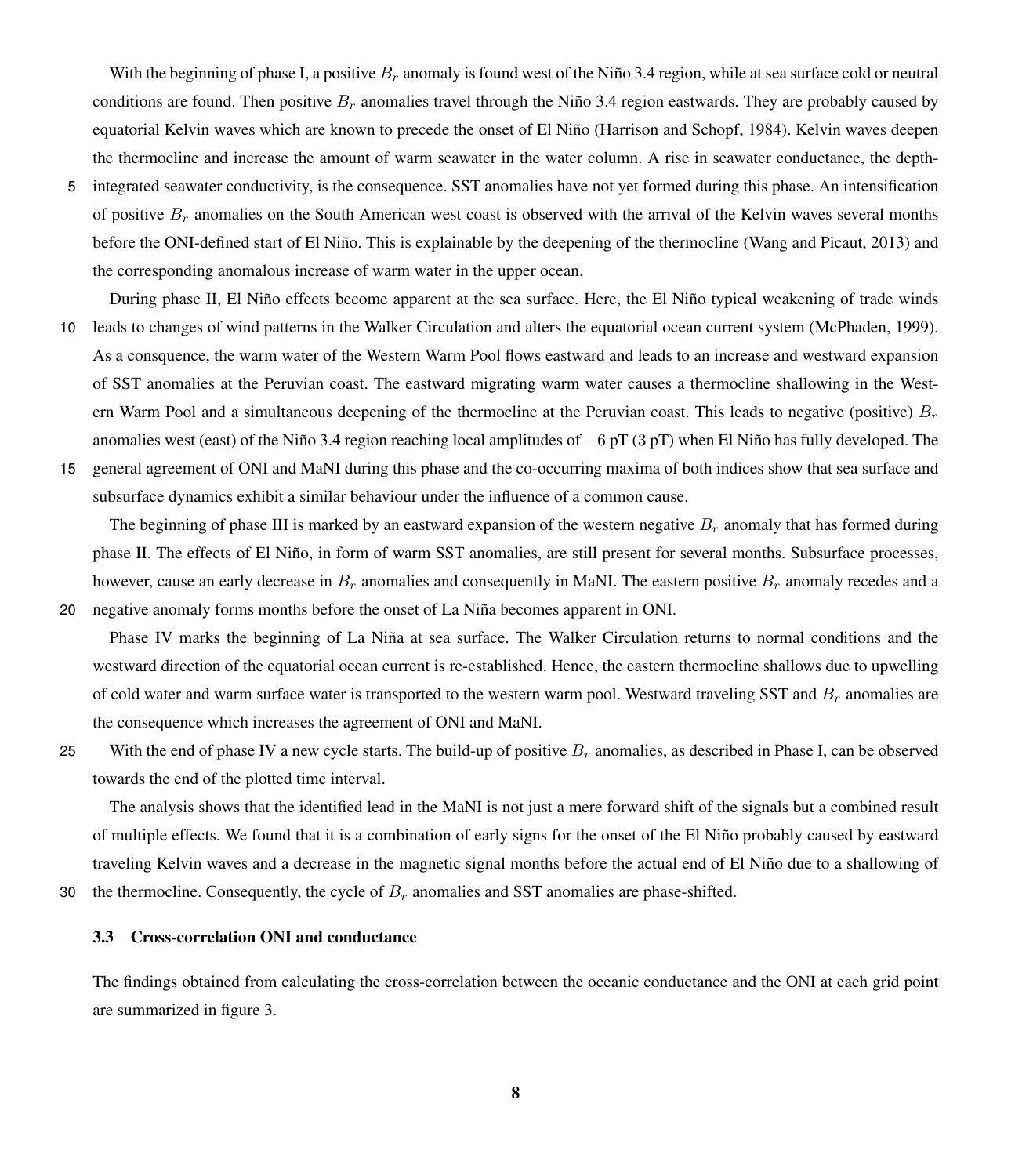In figure [3a,](#page-16-0) the maximum conductance anomaly of the time series at each grid point is shown. The magnitude of conductance anomalies is linked to the magnitude of relative  $B_r$  changes. The largest signals are therefore evident in the Western Warm Pool and at the west coast of South America. In these regions, the thermocline undergoes the largest relative changes as a result of ENSO. We also find that the conductance anomalies are elevated in a small band throughout the whole equatorial region. 5 This region is the passage way of the equatorial Kelvin waves which vary the thermocline depth.

In figure [3b,](#page-16-0) the maximum absolute correlation is plotted. Largest values are found east of the Niño 3.4 region. The correlation the conductance and the ONI decreases westwards in a tongue shaped pattern, like the typical SST anomalies of El Niño and La Niña.

Figure [3c](#page-16-0) shows the lag between the ONI and the conductance. The lead in conductance increases in a tongue shaped pattern

10 originating from the South American west coast. Since the Kelvin waves travel eastwards, an increase in the lead towards their origin is a logic consequence.

For the Niño 3.4 region (solid rectangles in figure [3\)](#page-16-0), we find the same characteristics as for the analysis in section [3.1.](#page-5-0) The maximum absolute correlation of the whole region ranges from  $\approx 0.7$  to  $\approx 0.8$  (fig. [3b\)](#page-16-0). The lead distribution in the area is not uniform. A large part of the western half is leading by 5 months and decreases eastward to 2 months. The area-averaged  $B_r$ 

15 anomalies of the MaNI therefore produce a signal that is leading statistically by 4 months with a correlation between 0.7 and 0.8.

#### 3.4 Qualitative application of findings

The robustness of our findings is tested with a reanalysis of the correlation between ONI and MaNI using an updated averaging region for the MaNI. The new region is located at  $5^\circ N$  -  $5^\circ S$ ,  $150^\circ W$  -  $170^\circ W$ . It keeps the poleward extend of  $\pm 5^\circ$  to

20 account for an adequate averaging in consideration of the presence of the geomagnetic equator. The eastern boundary is shifted westwards to increase the lead in magnetic field anomalies over SST anomalies (see figure [3c\)](#page-16-0). The westward shift is constrained by the maximum correlation found in figure [3b.](#page-16-0) A recalculation of the MaNI within the updated region is shown in figure [4.](#page-17-0)

The reanalysis shows an overall decrease in correlation between the two time series. For a lag of 0 month, the correlation

25 is decreased from 0.63 to 0.38. The maximum correlation is decreased from 0.72 to 0.58, while the lead is increased from 4 to 5 months. Additionally, the range of the updated MaNI has reduced from  $-0.84$  pT to 0.82 pT to a range of  $-0.69$  pT to 0.61 pT. These results are in agreement with the previous findings of section [3.3.](#page-7-0) We conclude that the lead in MaNI found in section [3.1](#page-5-0) and [3.2](#page-6-0) is caused by the lead in conductance anomalies found in section [3.3.](#page-7-0)

Correlation and cross-correlation are a linear measure for the relation between two variables. ENSO is the defining influence 30 on the progression of ONI and MaNI. However, we found that the processes contributing to ENSO cause differing developments in sea surface and subsurface dynamics. Consequently, the decrease in correlation should be viewed as an increase in information gained from the perspectives of SST and  $B<sub>r</sub>$  anomalies onto the same phenomenon.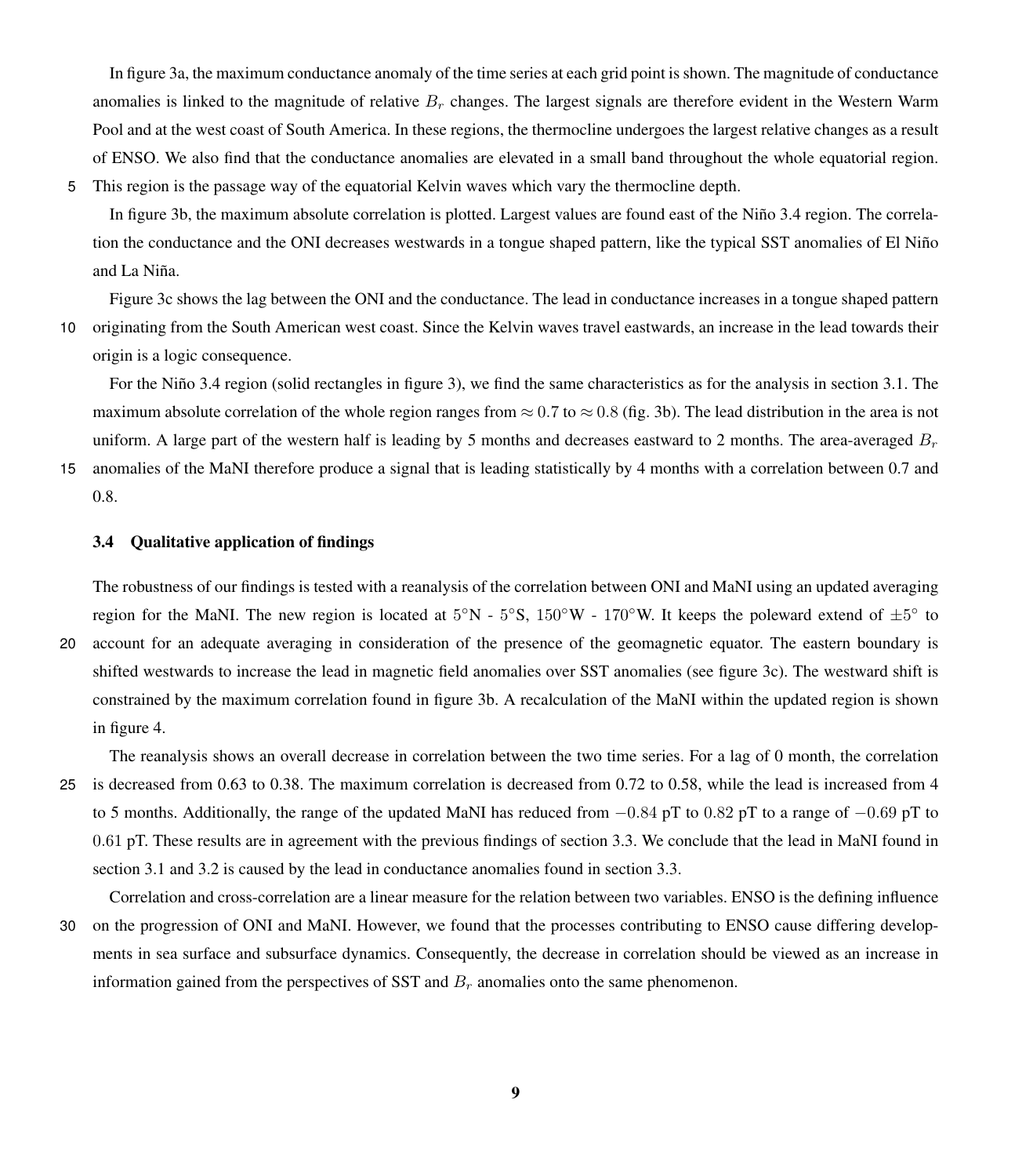#### 4 Conclusions

Seawater temperature and salinity altering processes are known to be integrated in the electromagnetic oceanic tidal signals from bottom to surface. We investigated whether the tidally-induced magnetic fields could be used as an indicator for the El Niño/Southern Oscillation.

5 We used a coupled ocean-atmosphere general circulation model to simulate 50 years of monthly mean seawater temperature, salinity and pressure distributions. The properties were used to calculate the tidal electromagnetic signals for each month.

We analysed the relation of electromagnetic signals and ENSO by comparing two ENSO indices. These indices, calculated in the Niño 3.4 region, are the Oceanic Niño Index (ONI), based on SST anomalies, and a proposed Magnetic Niño Index (MaNI), based on anomalies in the tidal magnetic field. We show that both indices are highly correlated and MaNI is leading

10 the ONI by 4 months.

In order to explain this lead, the spatial and temporal evolution of  $B_r$  anomalies was analysed and compared with the evolution of SST anomalies. We found the lead to be explainable with eastward traveling equatorial Kelvin waves. They are known to precede the development of ENSO typical SST anomalies. They also increase the thermocline depth in the eastern Pacific ocean. In consequence, the electric conductance of the upper ocean is elevated which results in a stronger tidal magnetic 15 field.

Based on these results, we analysed the relation between the ONI and equatorial Pacific conductance anomalies. The spatial distributions of correlation, lead and signal strength were in good agreement with the found MaNI characteristics. We showed that correlation of conductance anomalies and ONI increases eastward, while the lead over the ONI is increased westward.

- With these findings we updated the averaging-region for the recalculation of the MaNI. With the new index, our interpretation 20 was confirmed and the lead in MaNI was increased to 5 months. At the same time, signal strength and correlation were reduced. The decrease in correlation is interpreted as a gain in information about subsurface dynamics of ENSO rather than a loss in information about ENSO itself. Traditionally, researchers have focused on sea surface dynamics for signs of El Niño. The latest research, however, shows that subsurface dynamics play a crucial role in the build-up phase and the decline of El Niño. An increased focus on subsurface processes is therefore necessary to understand the El Niño/Southern Oscillation completely.
- 25 With the modeled tidal magnetic field anomalies being too small to be detectable with contemporary measuring methods, the presented results are not applicable at present times. However, magnetometer sensitivity under labratory conditions have reached noise levels several orders of magnitude below the necessary detection threshold for the presented  $B_r$  anomalies. Consequently, a detection of the analysed signals is at least theoretical possible, even though it might be improbable due to technical limitations in field measurements.
- 30 In summary, our study shows that the dynamic of tidally-induced radial magnetic field anomalies contains information for an early awareness of developing anomalous warm and cold ENSO conditions. In the case of substantial improvements in observation techniques so that measuring these signals may be realised, this may be used to improve current warning systems. Consequently, socio-economic effects brought into different regions of the Earth due to ENSO's teleconnections could be diminished with early pro-active counter measurements.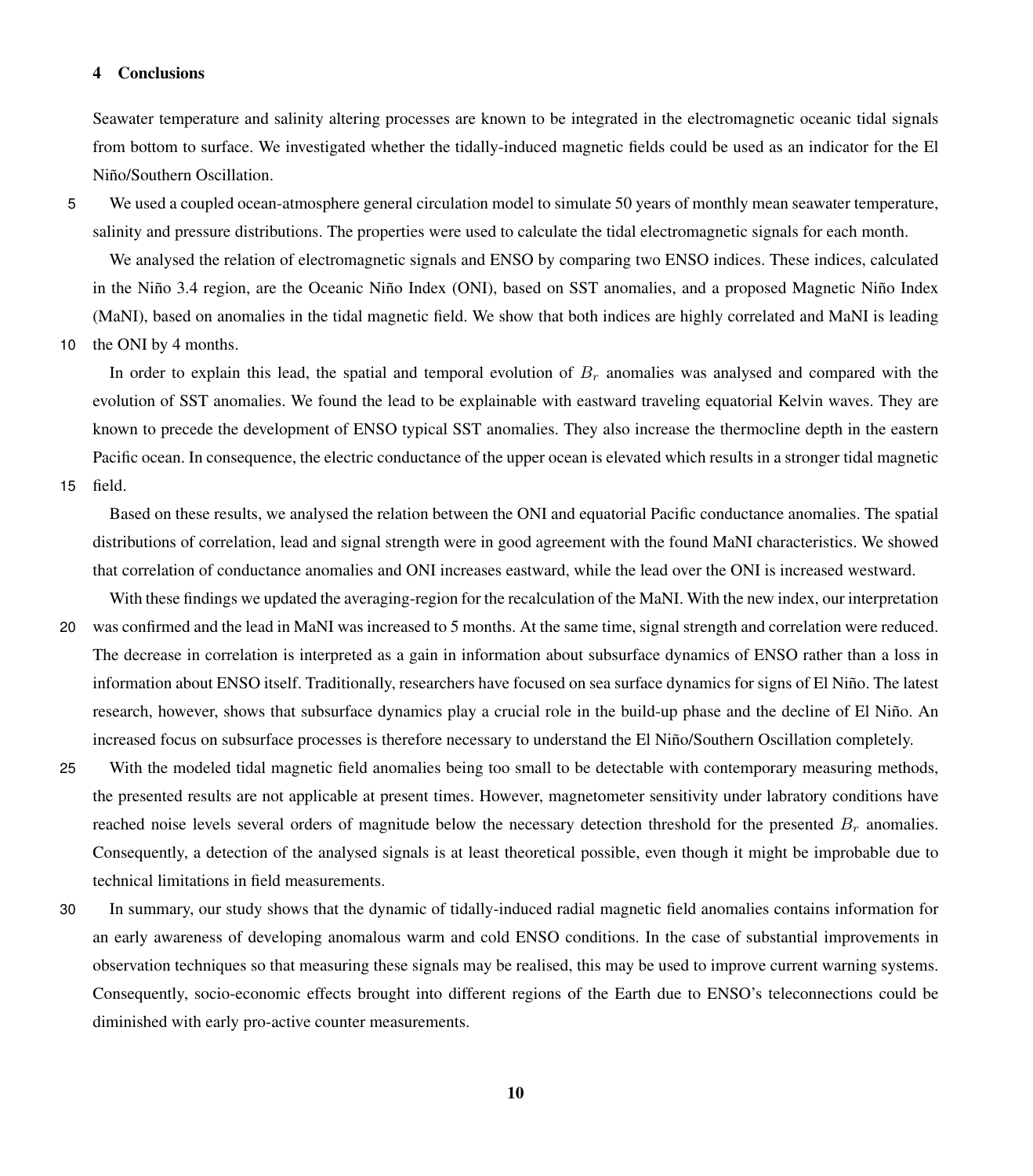*Author contributions.* J.S. developed the concept for the study. T.W. performed the climate-experiment providing the necessary ENSO data. J.P., J.S. and C.I. designed all numerical experiments which where performed by J.P. The manuscript was written by J.P. with the assistance of J.S., C.I., T.W. and M.T. All authors discussed the results and commented on the manuscript.

*Competing interests.* The authors declare no competing financial interests.

5 *Acknowledgements.* This study is funded by the German Research Foundation's priority programme 1799 'Dynamic Earth' and by the Helmholtz Association of German Research Centres. We also want to thank the Max Planck Institute for Meteorology for making their climate model ECHAM6/MPIOM available to the research community. The model experiments were carried out an the supercomputing system of the German Climate Computation Centre (DKRZ) in Hamburg, Germany. We acknowledge the generation and distribution of the TPXO tidal data. Last but not least, we want to thank Alexey Kuvshinov for kindly providing his 3D EM induction code and the model of

## 10 the mantle conductivity. The work would not have been able without his training and help. Thank you.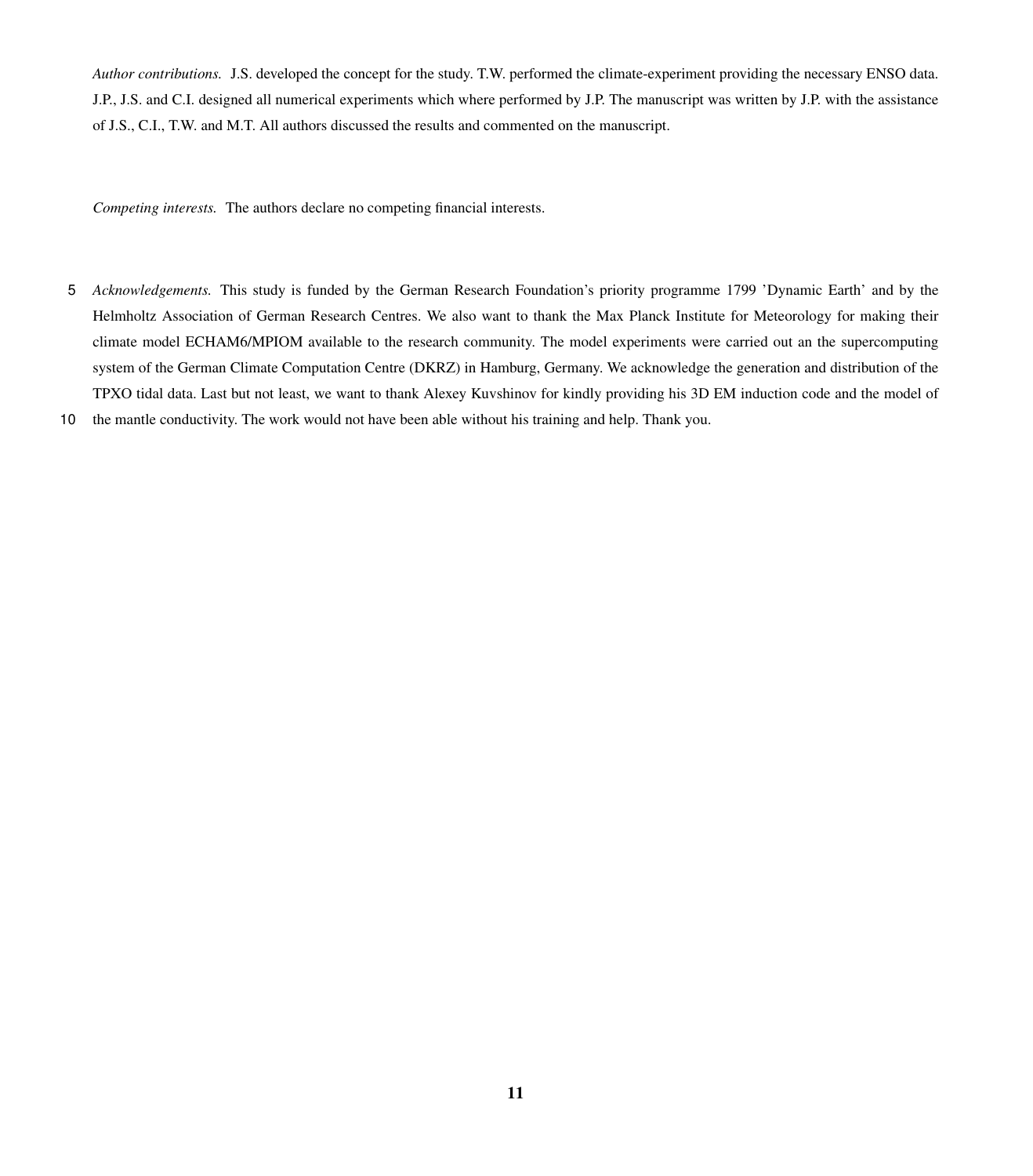## References

- <span id="page-11-15"></span>Bamston, A. G., Chelliah, M., and Goldenberg, S. B.: Documentation of a highly ENSO related SST region in the equatorial Pacific: Research note, Atmosphere-Ocean, 35, 367–383, 1997.
- <span id="page-11-1"></span>Cai, W., Borlace, S., Lengaigne, M., Van Rensch, P., Collins, M., Vecchi, G., Timmermann, A., Santoso, A., McPhaden, M. J., Wu, L., et al.:
- <span id="page-11-12"></span>5 Increasing frequency of extreme El Niño events due to greenhouse warming, Nature Climate Change, 4, 111–116, 2014.
- <span id="page-11-8"></span>Chave, A. D. and Luther, D. S.: Low-frequency, motionally induced electromagnetic fields in the ocean: 1. Theory, Journal of Geophysical Research: Oceans, 95, 7185–7200, 1990.
	- Egbert, G. D. and Erofeeva, S. Y.: Efficient inverse modeling of barotropic ocean tides, Journal of Atmospheric and Oceanic Technology, 19, 183–204, 2002.
- <span id="page-11-11"></span><span id="page-11-7"></span>10 Egbert, G. D., Bennett, A. F., and Foreman, M. G.: TOPEX/POSEIDON tides estimated using a global inverse model, Journal of Geophysical Research: Oceans, 99, 24 821–24 852, 1994.
	- Everett, M. E., Constable, S., and Constable, C. G.: Effects of near-surface conductance on global satellite induction responses, Geophysical Journal International, 153, 277–286, 2003.
	- Gillet, N., Lesur, V., and Olsen, N.: Geomagnetic Core Field Secular Variation Models, Space Science Reviews, 155, 129–145, 2010.
- <span id="page-11-9"></span><span id="page-11-5"></span>15 Giorgetta, M. A., Jungclaus, J., Reick, C. H., Legutke, S., Bader, J., Böttinger, M., Brovkin, V., Crueger, T., Esch, M., Fieg, K., Glushak, K., Gayler, V., Haak, H., Hollweg, H.-D., Ilyina, T., Kinne, S., Kornblueh, L., Matei, D., Mauritsen, T., Mikolajewicz, U., Mueller, W., Notz, D., Pithan, F., Raddatz, T., Rast, S., Redler, R., Roeckner, E., Schmidt, H., Schnur, R., Segschneider, J., Six, K. D., Stockhause, M., Timmreck, C., Wegner, J., Widmann, H., Wieners, K.-H., Claussen, M., Marotzke, J., and Stevens, B.: Climate and carbon cycle changes from 1850 to 2100 in MPI-ESM simulations for the Coupled Model Intercomparison Project phase 5, Journal of Advances in Modeling
- <span id="page-11-10"></span><span id="page-11-0"></span>20 Earth Systems, 5, 572–597, 2013.
	- Glynn, P. and De Weerdt, W.: Elimination of two reef-building hydrocorals following the 1982-83 El Nino warming event., Science(Washington), 253, 69–71, 1991.
	- Grayver, A. V., Schnepf, N. R., Kuvshinov, A. V., Sabaka, T. J., Manoj, C., and Olsen, N.: Satellite tidal magnetic signals constrain oceanic lithosphere-asthenosphere boundary, Science Advances, 2, 2016.
- <span id="page-11-14"></span><span id="page-11-2"></span>25 Hanley, D. E., Bourassa, M. A., O'Brien, J. J., Smith, S. R., and Spade, E. R.: A quantitative evaluation of ENSO indices, Journal of Climate, 16, 1249–1258, 2003.
	- Harrison, D. and Schopf, P. S.: Kelvin-wave-induced anomalous advection and the onset of surface warming in El Nino events, Monthly Weather Review, 112, 923–933, 1984.
	- IOC, SCOR, and APSO: The International thermodynamic equation of seawater–2010: Calculation and use of thermodynamic properties,
- <span id="page-11-6"></span><span id="page-11-4"></span><span id="page-11-3"></span>30 Intergovernmental Oceanographic Commission, 2010.
	- Irrgang, C., Saynisch, J., and Thomas, M.: Impact of variable seawater conductivity on motional induction simulated with an ocean general circulation model, Ocean Sci., pp. 129–136, 2016a.
	- Irrgang, C., Saynisch, J., and Thomas, M.: Ensemble simulations of the magnetic field induced by global ocean circulation: Estimating the uncertainty, Journal of Geophysical Research: Oceans, 121, 1866–1880, 2016b.
- <span id="page-11-13"></span>35 Irrgang, C., Saynisch, J., and Thomas, M.: Utilizing oceanic electromagnetic induction to constrain an ocean general circulation model: A data assimilation twin experiment, Journal of Advances in Modeling Earth Systems, 9, 1703–1720, 2017.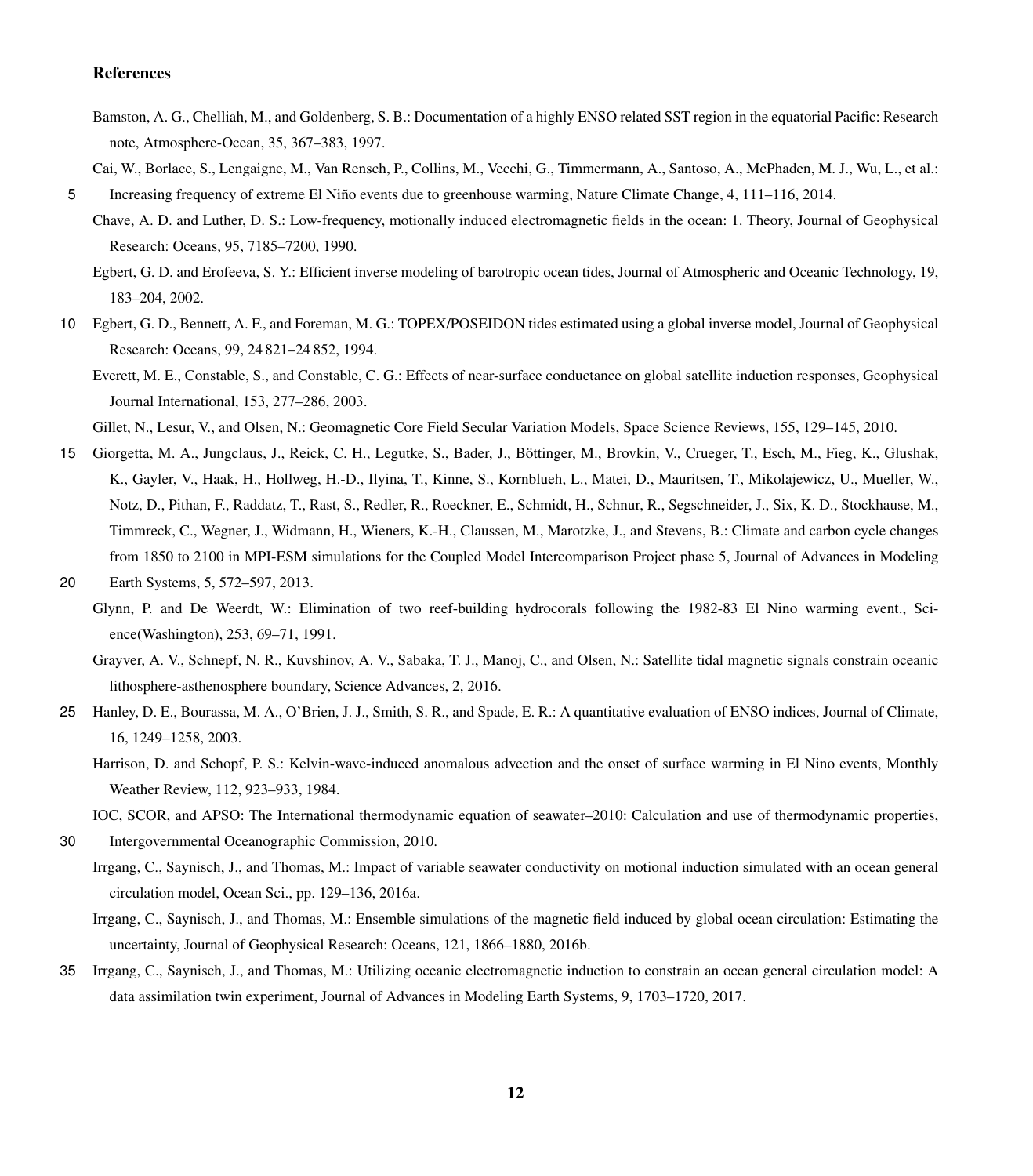- <span id="page-12-15"></span>Irrgang, C., Saynisch-Wagner, J., and Thomas, M.: Depth of origin of ocean-circulation-induced magnetic signals, Annales Geophysicae, 36, 167–180, 2018.
- <span id="page-12-18"></span>Jager, T., Léger, J.-M., Bertrand, F., Fratter, I., and Lalaurie, J.: SWARM Absolute Scalar Magnetometer accuracy: analyses and measurement results, pp. 2392–2395, 2010.
- <span id="page-12-10"></span><span id="page-12-2"></span>5 Ji, M., Reynolds, R. W., and Behringer, D. W.: Use of TOPEX/Poseidon Sea Level Data for Ocean Analyses and ENSO Prediction: Some Early Results, Journal of Climate, 13, 216–231, 2000.
	- Jungclaus, J. H., Fischer, N., Haak, H., Lohmann, K., Marotzke, J., Matei, D., Mikolajewicz, U., Notz, D., and von Storch, J. S.: Characteristics of the ocean simulations in the Max Planck Institute Ocean Model (MPIOM) the ocean component of the MPI-Earth system model, Journal of Advances in Modeling Earth Systems, 5, 422–446, 2013.
- <span id="page-12-19"></span><span id="page-12-11"></span>10 Kominis, I. K., Kornack, T. W., Allred, J. C., and Romalis, M. V.: A subfemtotesla multichannel atomic magnetometer, Nature, 422, 596, 2003.
	- Kuvshinov, A. V.: 3-D Global Induction in the Oceans and Solid Earth: Recent Progress in Modeling Magnetic and Electric Fields from Sources of Magnetospheric, Ionospheric and Oceanic Origin, Surveys in Geophysics, 29, 139–186, 2008. Laske, G. and Masters, G.: A Global Digital Map of Sediment Thickness, EOS Trans. AGU, 78, 1997.
- <span id="page-12-14"></span><span id="page-12-8"></span><span id="page-12-7"></span>15 Manoj, C., Kuvshinov, A., Maus, S., and Lühr, H.: Ocean circulation generated magnetic signals, Earth, Planets and Space, 58, 429–437, 2006.
	- Maus, S. and Kuvshinov, A.: Ocean tidal signals in observatory and satellite magnetic measurements, Geophysical Research Letters, 31, 2004.

<span id="page-12-20"></span>McPhaden, M. J.: Genesis and Evolution of the 1997-98 El Niño, Science, 283, 950–954, 1999.

<span id="page-12-5"></span><span id="page-12-1"></span>20 Meinen, C. S. and McPhaden, M. J.: Observations of warm water volume changes in the equatorial Pacific and their relationship to El Niño and La Niña, Journal of Climate, 13, 3551–3559, 2000.

<span id="page-12-16"></span>Minami, T.: Motional Induction by Tsunamis and Ocean Tides: 10 Years of Progress, Surveys in Geophysics, 2017.

- NOAA: Cold & Warm Episodes by Season, [http://www.cpc.ncep.noaa.gov/products/analysis\\_monitoring\/ensostuff/ensoyears2011.shtml,](http://www.cpc.ncep.noaa.gov/products/analysis_monitoring\/ensostuff/ensoyears2011.shtml) 2017.
- <span id="page-12-17"></span><span id="page-12-12"></span>25 Null, J.: El Niño and La Niña years and intensities, [http://ggweather.com/enso/oni.htm,](http://ggweather.com/enso/oni.htm) 2017. Pankratov, O. V., Avdeyev, D. B., and Kuvshinov, A. V.: Electromagnetic field scattering in a heterogeneous earth: A solution to the forward problem, Solid Earth, 31, 201–209, 1995.

<span id="page-12-0"></span>Philander, S.: Meteorology: Anomalous El Niño of 1982–83, Nature, 305, 16–16, 1983.

Picaut, J., Ioualalen, M., Menkes, C., Delcroix, T., and McPhaden, M. J.: Mechanism of the Zonal Displacements of the Pacific Warm Pool:

- <span id="page-12-4"></span><span id="page-12-3"></span>30 Implications for ENSO, Science, 274, 1486–1489, 1996.
	- Picaut, J., Hackert, E., Busalacchi, A. J., Murtugudde, R., and Lagerloef, G. S. E.: Mechanisms of the 1997-1998 El Niño-La Niña, as inferred from space-based observations, Journal of Geophysical Research: Oceans, 107, 5–1–5–18, 2002.

<span id="page-12-13"></span>Püthe, C., Kuvshinov, A., Khan, A., and Olsen, N.: A new model of Earth's radial conductivity structure derived from over 10 yr of satellite and observatory magnetic data, Geophysical Journal International, 203, 1864, 2015.

- <span id="page-12-9"></span><span id="page-12-6"></span>35 Sabaka, T. J., Tyler, R. H., and Olsen, N.: Extracting ocean-generated tidal magnetic signals from Swarm data through satellite gradiometry, Geophysical Research Letters, 43, 3237–3245, 2016.
	- Saynisch, J., Petereit, J., Irrgang, C., Kuvshinov, A., and Thomas, M.: Impact of climate variability on the tidal oceanic magnetic signal A model-based sensitivity study, Journal of Geophysical Research: Oceans, 121, 5931–5941, 2016.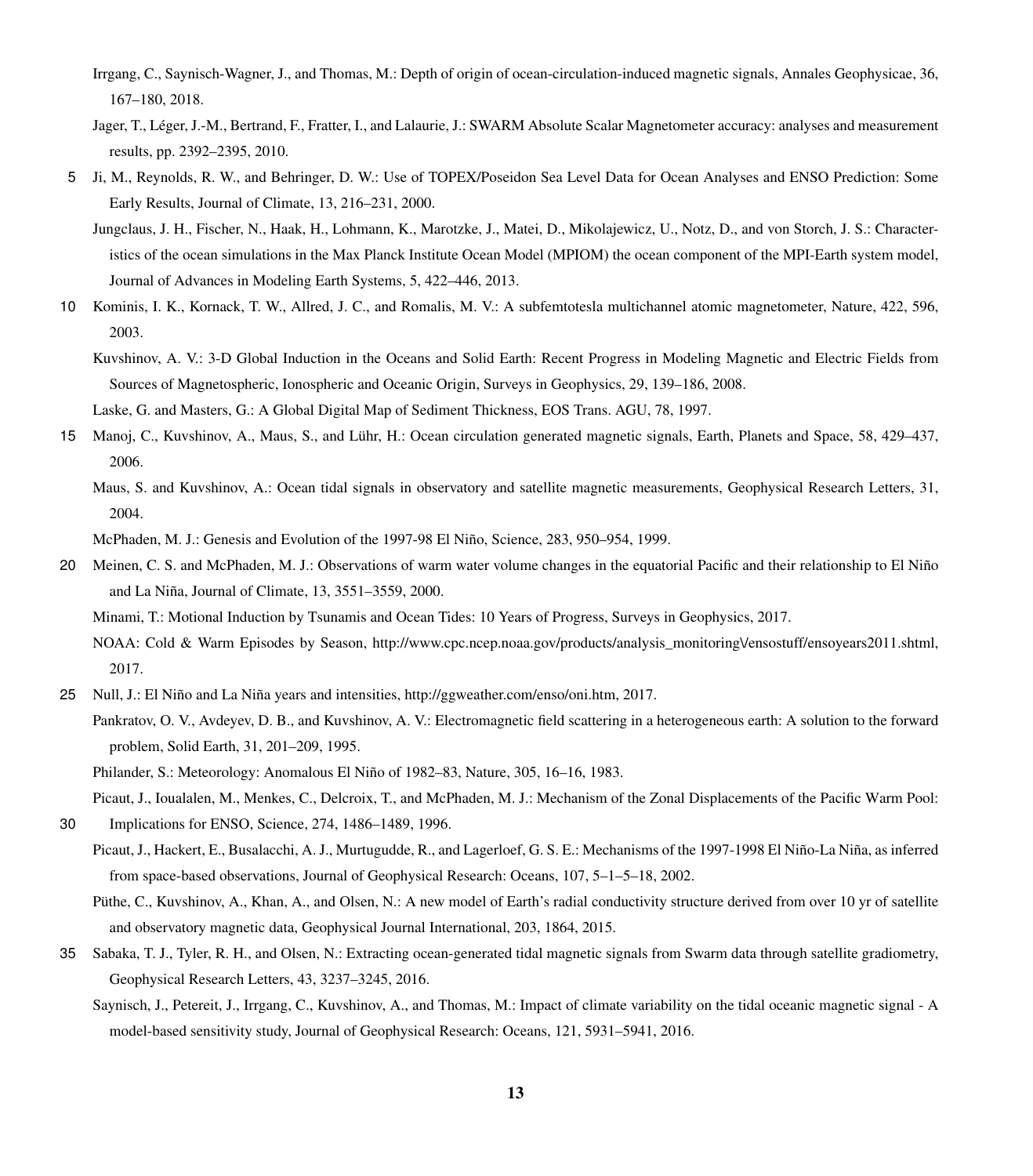- <span id="page-13-4"></span>Saynisch, J., Petereit, J., Irrgang, C., and Thomas, M.: Impact of oceanic warming on electromagnetic oceanic tidal signals: A CMIP5 climate model-based sensitivity study, Geophysical Research Letters, 44, 4994–5000, 2017.
- <span id="page-13-8"></span>Saynisch, J., Irrgang, C., and Thomas, M.: On the Use of Satellite Altimetry to Detect Ocean Circulation's Magnetic Signals, Journal of Geophysical Research: Oceans, 123, 2305–2314, https://doi.org[/10.1002/2017JC013742,](https://doi.org/10.1002/2017JC013742) 2018.
- <span id="page-13-10"></span><span id="page-13-9"></span>5 Schmelz, M., Stolz, R., Zakosarenko, V., Schönau, T., Anders, S., Fritzsch, L., Mück, M., and Meyer, H.: Field-stable SQUID magnetometer with sub-fT Hz- 1/2 resolution based on sub-micrometer cross-type Josephson tunnel junctions, Superconductor Science and Technology, 24, 065 009, 2011.
	- Schönau, T., Schmelz, M., Zakosarenko, V., Stolz, R., Meyer, M., Anders, S., Fritzsch, L., and Meyer, H. G.: SQUID-based setup for the absolute measurement of the Earth's magnetic field, Superconductor Science and Technology, 26, 035 013, 2013.
- <span id="page-13-7"></span><span id="page-13-5"></span>10 Singer, B. S. and Fainberg, E.: Generalization of the iterative dissipative method for modeling electromagnetic fields in nonuniform media with displacement currents, Journal of applied geophysics, 34, 41–46, 1995.
	- Stevens, B., Giorgetta, M., Esch, M., Mauritsen, T., Crueger, T., Rast, S., Salzmann, M., Schmidt, H., Bader, J., Block, K., Brokopf, R., Fast, I., Kinne, S., Kornblueh, L., Lohmann, U., Pincus, R., Reichler, T., and Roeckner, E.: Atmospheric component of the MPI-M Earth System Model: ECHAM6, Journal of Advances in Modeling Earth Systems, 5, 146–172, 2013.
- <span id="page-13-6"></span>15 Thébault, E., Finlay, C. C., Beggan, C. D., Alken, P., Aubert, J., Barrois, O., Bertrand, F., Bondar, T., Boness, A., Brocco, L., Canet, E., Chambodut, A., Chulliat, A., Coïsson, P., Civet, F., Du, A., Fournier, A., Fratter, I., Gillet, N., Hamilton, B., Hamoudi, M., Hulot, G., Jager, T., Korte, M., Kuang, W., Lalanne, X., Langlais, B., Léger, J.-M., Lesur, V., Lowes, F. J., Macmillan, S., Mandea, M., Manoj, C., Maus, S., Olsen, N., Petrov, V., Ridley, V., Rother, M., Sabaka, T. J., Saturnino, D., Schachtschneider, R., Sirol, O., Tangborn, A., Thomson, A., Tøffner-Clausen, L., Vigneron, P., Wardinski, I., and Zvereva, T.: International Geomagnetic Reference Field: the 12th
- <span id="page-13-2"></span>20 generation, Earth, Planets and Space, 67, 79, 2015.
	- Tyler, R. H. and Mysak, L. A.: Motionally-induced electromagnetic fields generated by idealized ocean currents, Geophysical & Astrophysical Fluid Dynamics, 80, 167–204, 1995.

Tyler, R. H., Maus, S., and Lühr, H.: Satellite Observations of Magnetic Fields Due to Ocean Tidal Flow, Science, 299, 239–241, 2003.

<span id="page-13-3"></span><span id="page-13-0"></span>Vincent, E. M., Lengaigne, M., Menkes, C. E., Jourdain, N. C., Marchesiello, P., and Madec, G.: Interannual variability of the South Pacific 25 Convergence Zone and implications for tropical cyclone genesis, Climate Dynamics, 36, 1881–1896, 2011.

<span id="page-13-11"></span><span id="page-13-1"></span>Wang, C. and Picaut, J.: Understanding Enso Physics-A Review, pp. 21–48, American Geophysical Union, 2013.

Wilhite, D. A., Wood, D., and Meyer, S.: Climate-related impacts in the United States during the 1982-83 El Niño, 1987.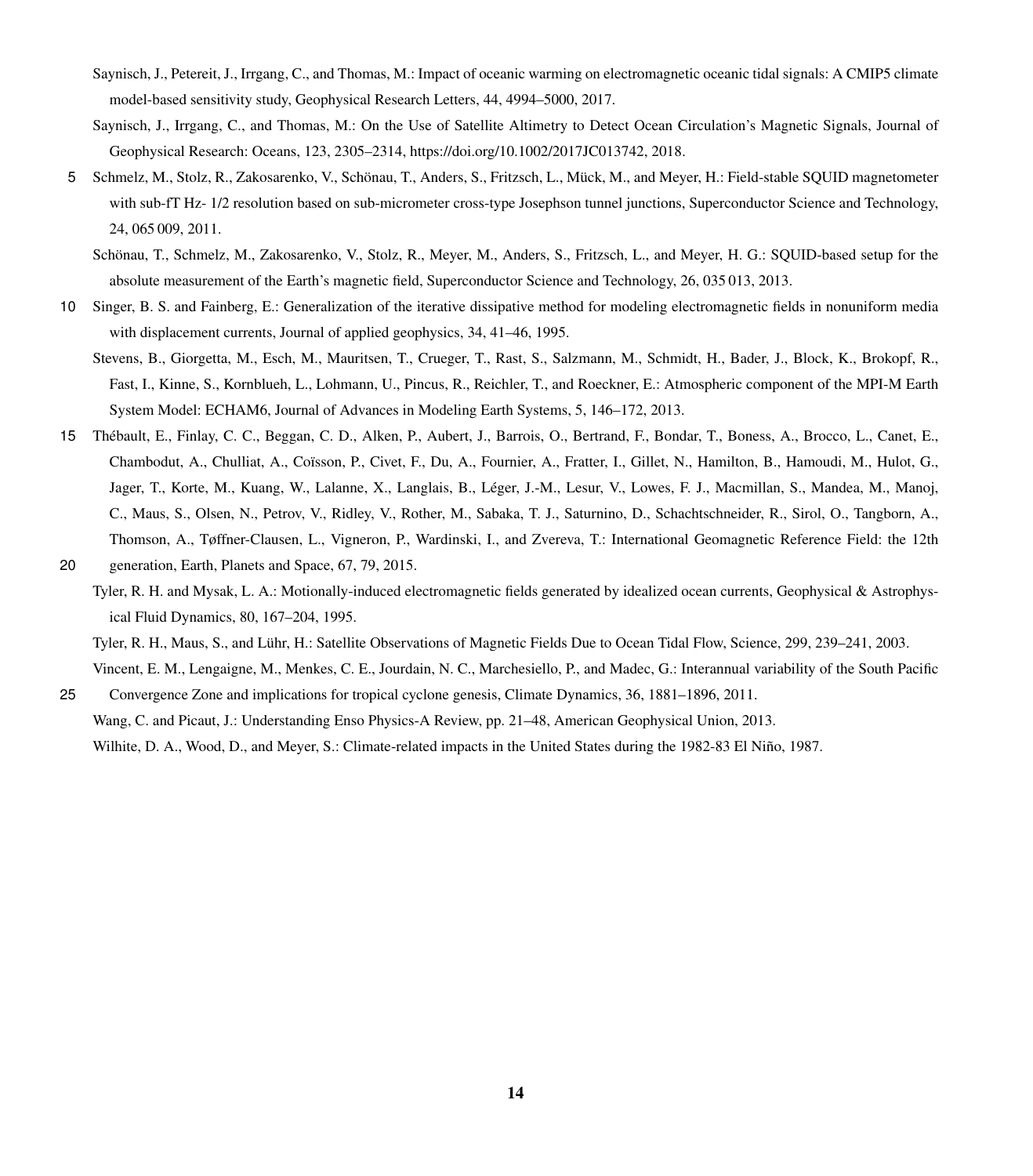<span id="page-14-0"></span>

Figure 1. ENSO indices. ONI derived from sea surface temperatures (blue curve) and MaNI derived from the radial tidally-induced magnetic field  $B_r$  (red curve). The dashed lines mark the threshold of  $\pm 0.5$  °C, the threshold for El Niño and La Niña events. The grey shaded area marks the strongest cycle of ENSO events (used for further analysis). The embedded plot shows the cross-correlation between ONI and MaNI. For positive leads, MaNI leads ONI.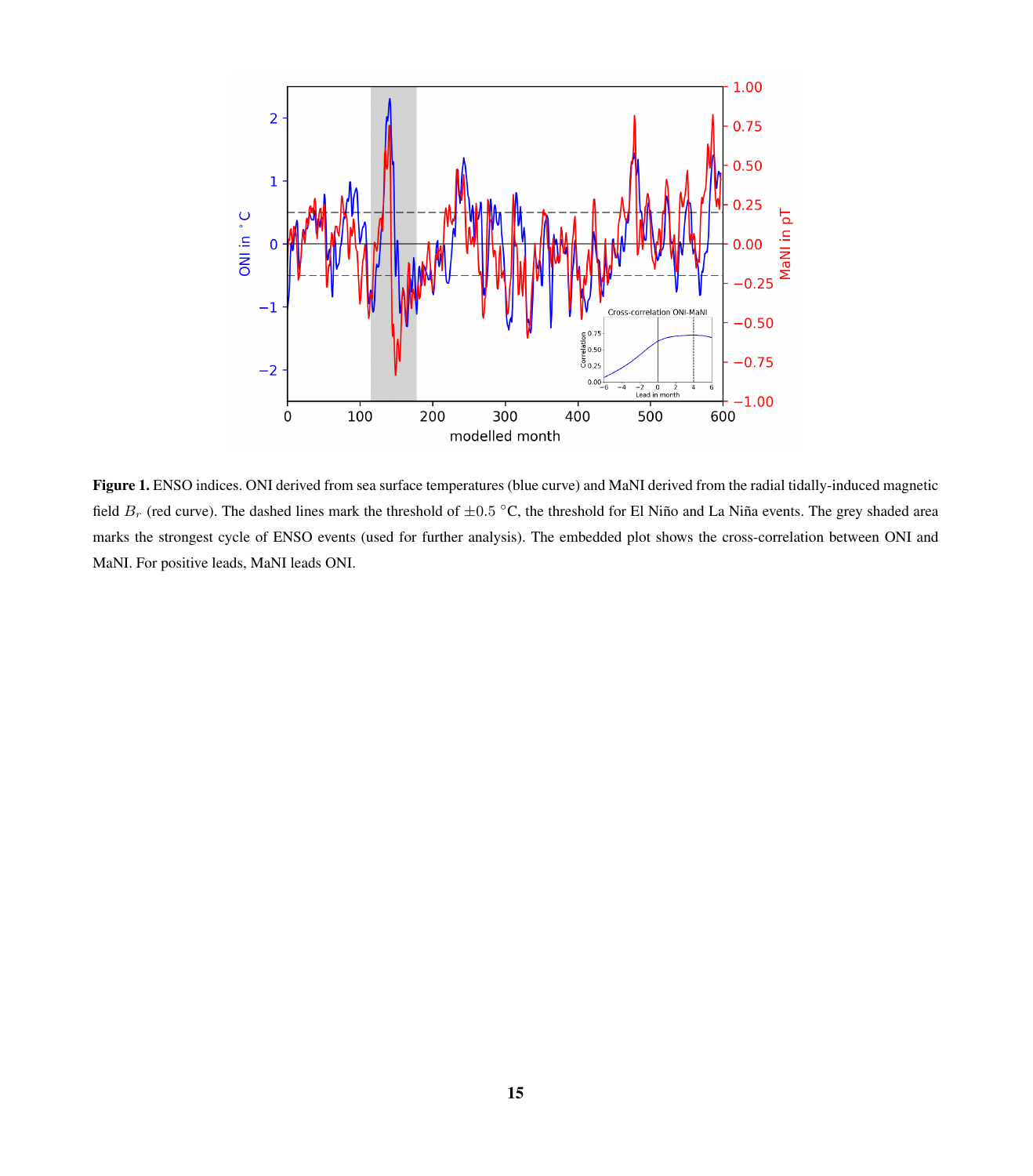<span id="page-15-0"></span>

**Figure 2.** Hovmoeller plots of sea surface temperature anomalies (left) and  $B_r$  anomalies (right) averaged from  $5^{\circ}$ S to  $5^{\circ}$ N. The time interval shows the strongest ENSO cycle cf. figure [1.](#page-14-0) Vertical black lines enclose the Niño 3.4 region used to calculate ONI and MaNI. The solid white lines represent the indices derived from the individual anomalies centred on  $170^{\circ}E$  ( $20^{\circ}$  of longitude correspond to  $1^{\circ}$  C (left) and 0.4 pT (right)). The dashed lines represent the ONI thresholds for El Niño/ La Niña of  $\pm 5$  °C (left).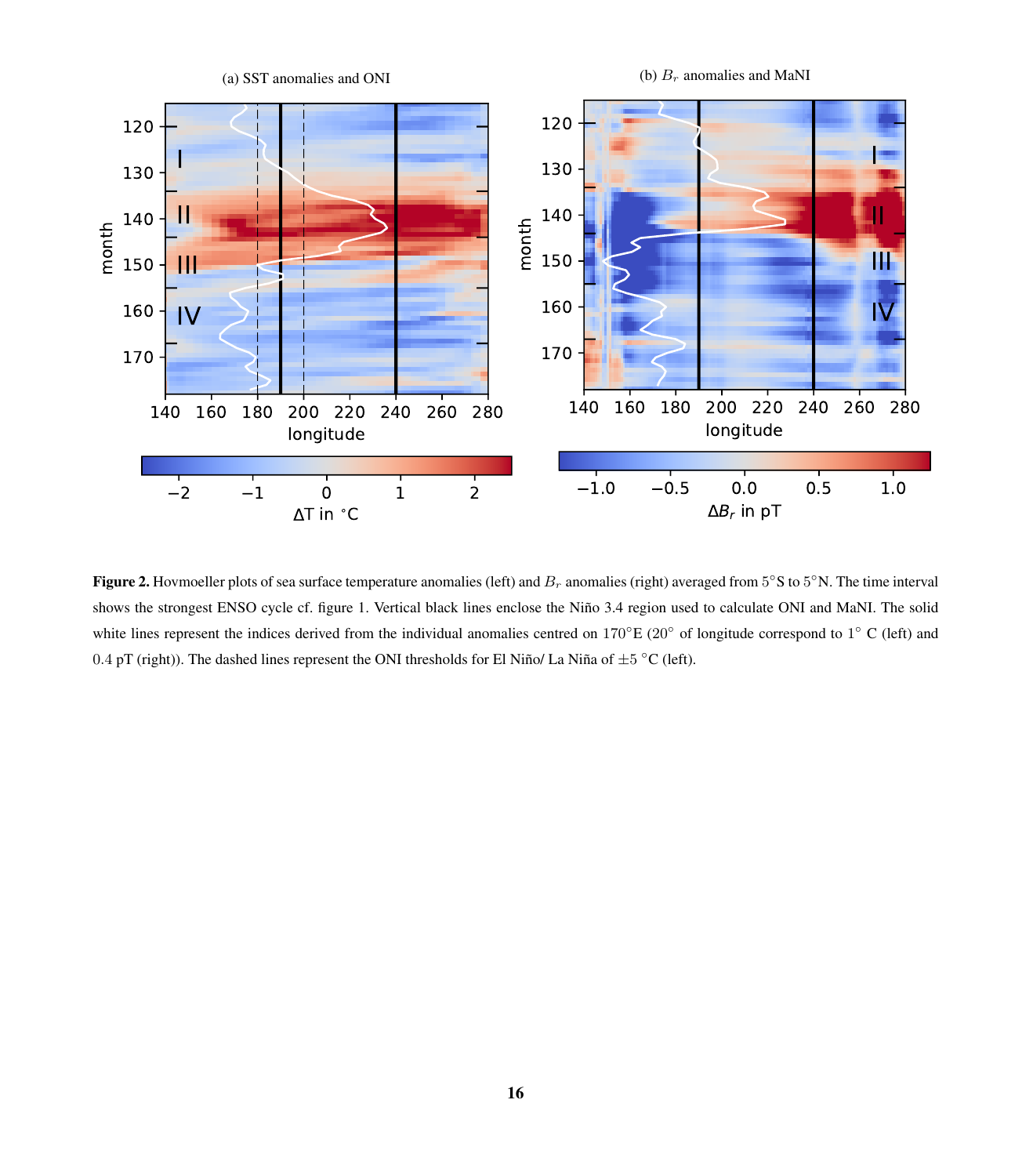(a) Maximum conductance anomaly

<span id="page-16-0"></span>

Figure 3. Cross-correlation analysis between the ONI and the conductance ( $\sigma_{int}$ ) at each grid point: maximum absolute conductance anomaly (top), absolute maximum correlation, the peak value of the cross-correlation (middle), corresponding lead/lag to the absolute maximum correlation (bottom). The solid rectangle shows the location of the Niño 3.4 region, the dashed rectangle shows the location of an updated MaNI ( $5^{\circ}$ N -  $5^{\circ}$ S,  $150^{\circ}$ W -  $170^{\circ}$ W).